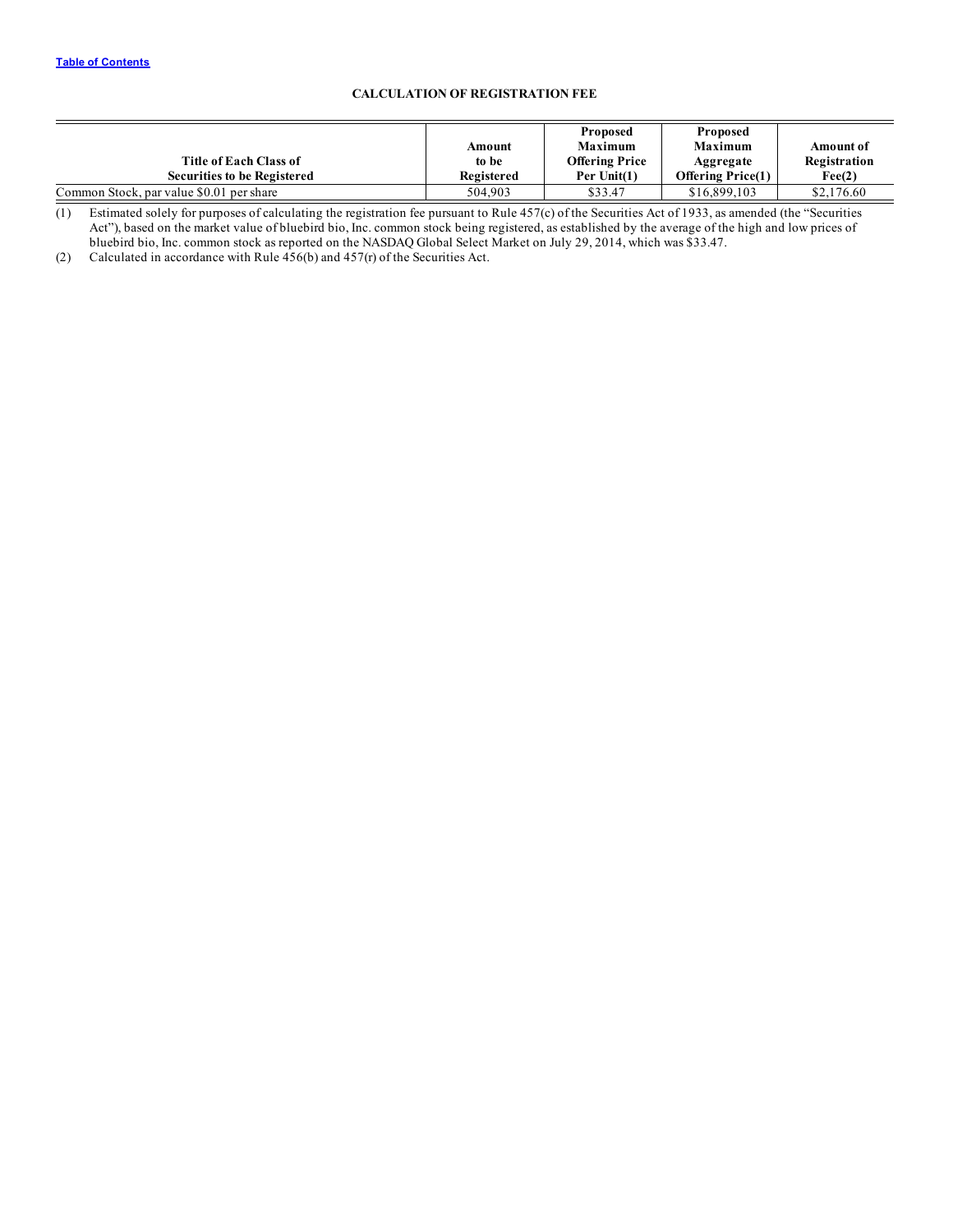**Filed Pursuant to Rule 424(b)(7) Registration No.: 333-197192**

**PROSPECTUS SUPPLEMENT** (To Prospectus dated July 2, 2014)



This prospectus supplement relates to the possible resale from time to time of up to 504,903 shares of our common stock, par value \$0.01 per share, by the persons named in this prospectus supplement under the caption "Selling Stockholders". The prices at which such selling stockholders may dispose of their shares will be determined by the selling stockholders or their transferees. We will not receive proceeds from any sale of shares of common stock by the selling stockholders, but we have agreed to pay certain registration expenses relating to such shares of common stock. The selling stockholders from time to time may offer and sell the shares of common stock held directly by them or through underwriters, broker-dealers or agents, who may receive compensation in the form of discounts, commissions or concessions. For further information regarding the possible methods by which shares of common stock may be distributed, see "Plan of Distribution" beginning on page S-9 of this prospectus supplement.

Our common stock is traded on the NASDAQ Global Select Market under the symbol "BLUE." On July 29, 2014, the reported closing price per share of our common stock was \$33.87.

Investing in our common stock involves risks. See "Risk [Factors](#page-6-0)" on page S-4 of this prospectus supplement and the risk **factors described in the other documents incorporated herein by reference.**

Neither the Securities and Exchange Commission nor any state securities commission has approved or disapproved of these securities or passed upon the adequacy or accuracy of this prospectus supplement or the accompanying prospectus. Any representation to the contrary is a criminal offense.

**The date of this prospectus supplement is July 30, 2014.**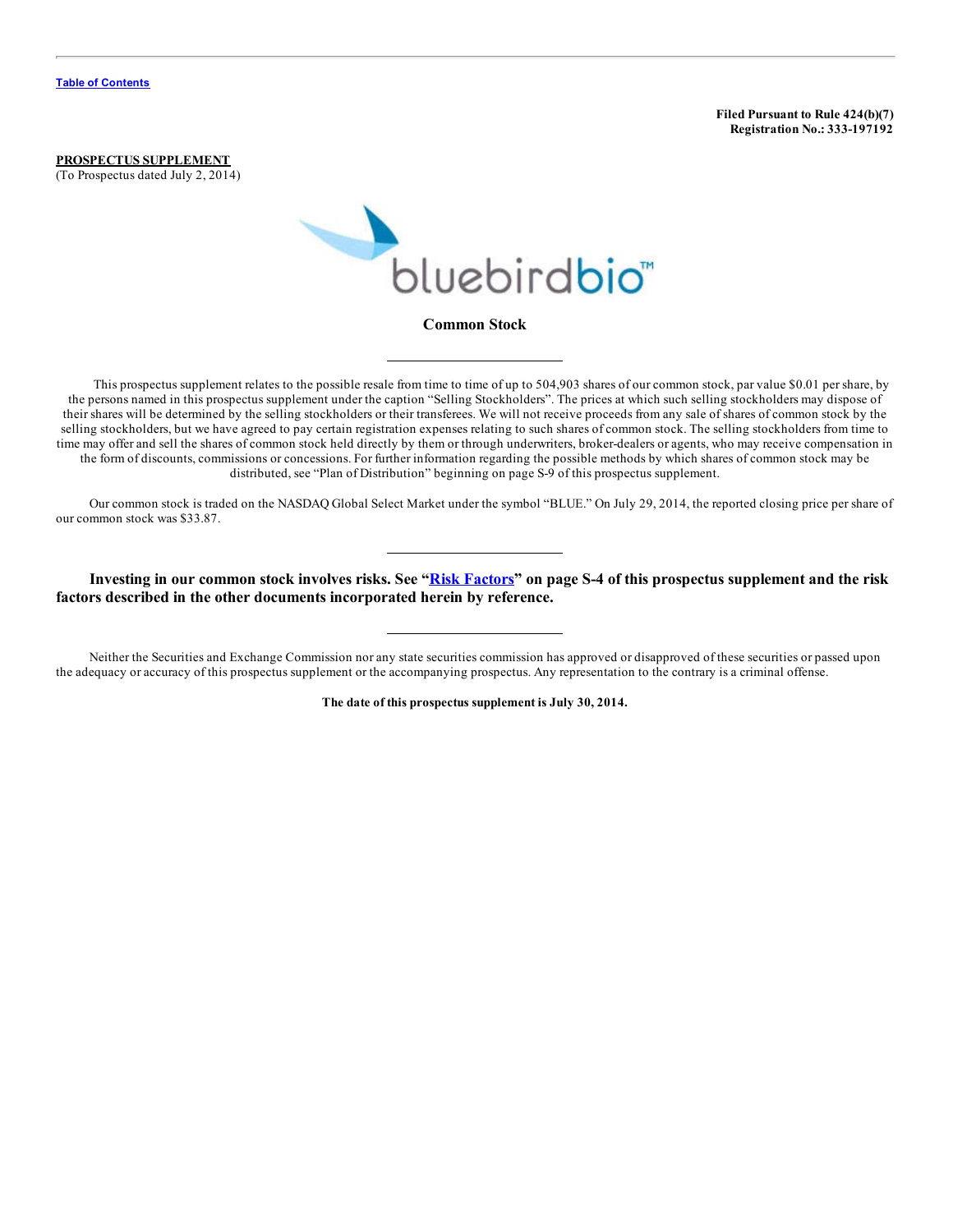# **TABLE OF CONTENTS**

<span id="page-2-0"></span>

|                                                           | Page   |
|-----------------------------------------------------------|--------|
| ABOUT THIS PROSPECTUS SUPPLEMENT                          | $S-1$  |
| PROSPECTUS SUPPLEMENT SUMMARY                             | $S-2$  |
| <b>RISK FACTORS</b>                                       | $S-4$  |
| SPECIAL NOTE REGARDING FORWARD-LOOKING STATEMENTS         | $S-5$  |
| <b>USE OF PROCEEDS</b>                                    | $S-7$  |
| <b>SELLING STOCKHOLDERS</b>                               | $S-8$  |
| <b>PLAN OF DISTRIBUTION</b>                               | $S-9$  |
| DESCRIPTION OF CAPITAL STOCK                              | $S-10$ |
| <b>LEGAL MATTERS</b>                                      | $S-14$ |
| <b>EXPERTS</b>                                            | $S-14$ |
| WHERE YOU CAN FIND ADDITIONAL INFORMATION                 | $S-15$ |
| <b>ABOUT THIS PROSPECTUS</b>                              | 1      |
| WHERE YOU CAN FIND ADDITIONAL INFORMATION                 | 3      |
| INCORPORATION OF CERTAIN INFORMATION BY REFERENCE         | 4      |
| CAUTIONARY STATEMENT REGARDING FORWARD-LOOKING STATEMENTS | 5      |
| <b>RISK FACTORS</b>                                       | 6      |
| <b>ABOUT THE COMPANY</b>                                  | 7      |
| <b>DESCRIPTION OF SECURITIES</b>                          | 8      |
| <b>RATIO OF EARNINGS TO FIXED CHARGES</b>                 | 10     |
| <b>USE OF PROCEEDS</b>                                    | 11     |
| <b>SELLING STOCKHOLDERS</b>                               | 12     |
| <b>PLAN OF DISTRIBUTION</b>                               | 13     |
| <b>LEGAL MATTERS</b>                                      | 15     |
| <b>EXPERTS</b>                                            | 15     |

# S-i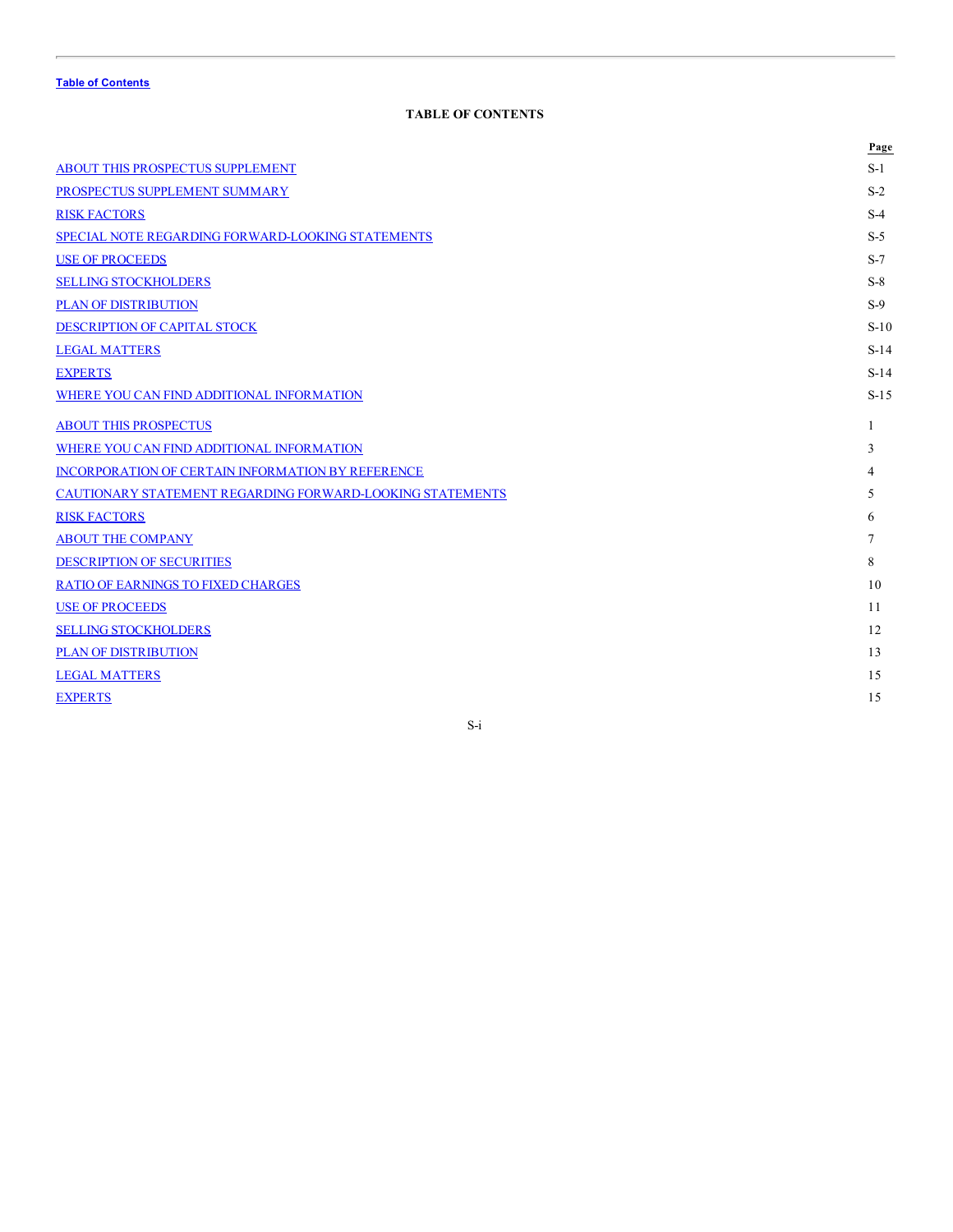#### **ABOUT THIS PROSPECTUS SUPPLEMENT**

<span id="page-3-0"></span>This document is part of the registration statement that we filed with the Securities and Exchange Commission, or SEC, using a "shelf" registration process and consists of two parts. The first part is this prospectus supplement, including the documents incorporated by reference, which describes the specific terms of this offering. The second part, the accompanying prospectus, including the documents incorporated by reference, gives more general information, some of which does not apply to this offering. Generally, when we refer to the "prospectus," we are referring to both parts combined. This prospectus supplement may add to, update or change information in the accompanying prospectus and the documents incorporated by reference into this prospectus supplement or the accompanying prospectus.

If information in this prospectus supplement is inconsistent with the accompanying prospectus or with any document incorporated by reference that was filed with the SEC before the date of this prospectus supplement, you should rely on this prospectus supplement. This prospectus supplement, the accompanying prospectus and the documents incorporated into each by reference include important information about us, the selling stockholders, the common stock being offered and other information you should know before investing in our common stock. You should also read and consider information in the documents we have referred you to in the sections of this prospectus supplement and the accompanying prospectus entitled "Where You Can Find More Information" and "Incorporation of Certain Information by Reference."

We further note that the representations, warranties and covenants made by us in any agreement that is filed as an exhibit to any document that is incorporated by reference herein were made solely for the benefit of the parties to such agreement, including, in some cases, for the purpose of allocating risk among the parties to such agreements, and should not be deemed to be a representation, warranty or covenant to you. Moreover, such representations, warranties or covenants were accurate only as of the date when made. Accordingly, such representations, warranties and covenants should not be relied on as accurately representing the current state of our affairs.

We and the selling stockholders have not authorized anyone to provide you with information that is in addition to or different from that contained or incorporated by reference in this prospectus supplement and the accompanying prospectus, and any free writing prospectus. We and the selling stockholders take no responsibility for, and can provide no assurances as to the reliability of, any other information that others may give you. The selling stockholders are not offering to sell these securities in any jurisdiction where the offer or sale is not permitted. You should not assume that the information contained or incorporated by reference in this prospectus supplement or the accompanying prospectus is accurate as of any date other than as of the date of this prospectus supplement or the accompanying prospectus, as the case may be, or in the case of the documents incorporated by reference, the date of such documents regardless of the time of delivery of this prospectus supplement and the accompanying prospectus or any sale of our common shares. Our business, financial condition, liquidity, results of operations and prospects may have changed since those dates.

All references in this prospectus supplement or the accompanying prospectus to "bluebird bio," the "Company," "we," "us," or "our" mean bluebird bio, Inc. and our subsidiaries, unless we state otherwise or the context otherwise requires. We use "Lenti-D" and the bluebird bio logo as trademarks in the United States and other countries. We use and have registered "LentiGlobin" and "bluebird bio" in the United States. This prospectus supplement and the information incorporated herein by reference contain references to trademarks, service marks and trade names owned by us or other companies. Solely for convenience, trademarks, service marks and trade names referred to in this prospectus supplement and the information incorporated herein, including logos, artwork, and other visual displays, may appear without the ® or ™ symbols, but such references are not intended to indicate, in any way, that we will not assert, to the fullest extent under applicable law, our rights or the rights of the applicable licensor to these trademarks, service marks and trade names. We do not intend our use or display of other companies' trade names, service marks or trademarks to imply a relationship with, or endorsement or sponsorship of us by, any other companies. All trademarks, service marks and trade names included or incorporated by reference into this prospectus supplement or any related free writing prospectus are the property of their respective owners.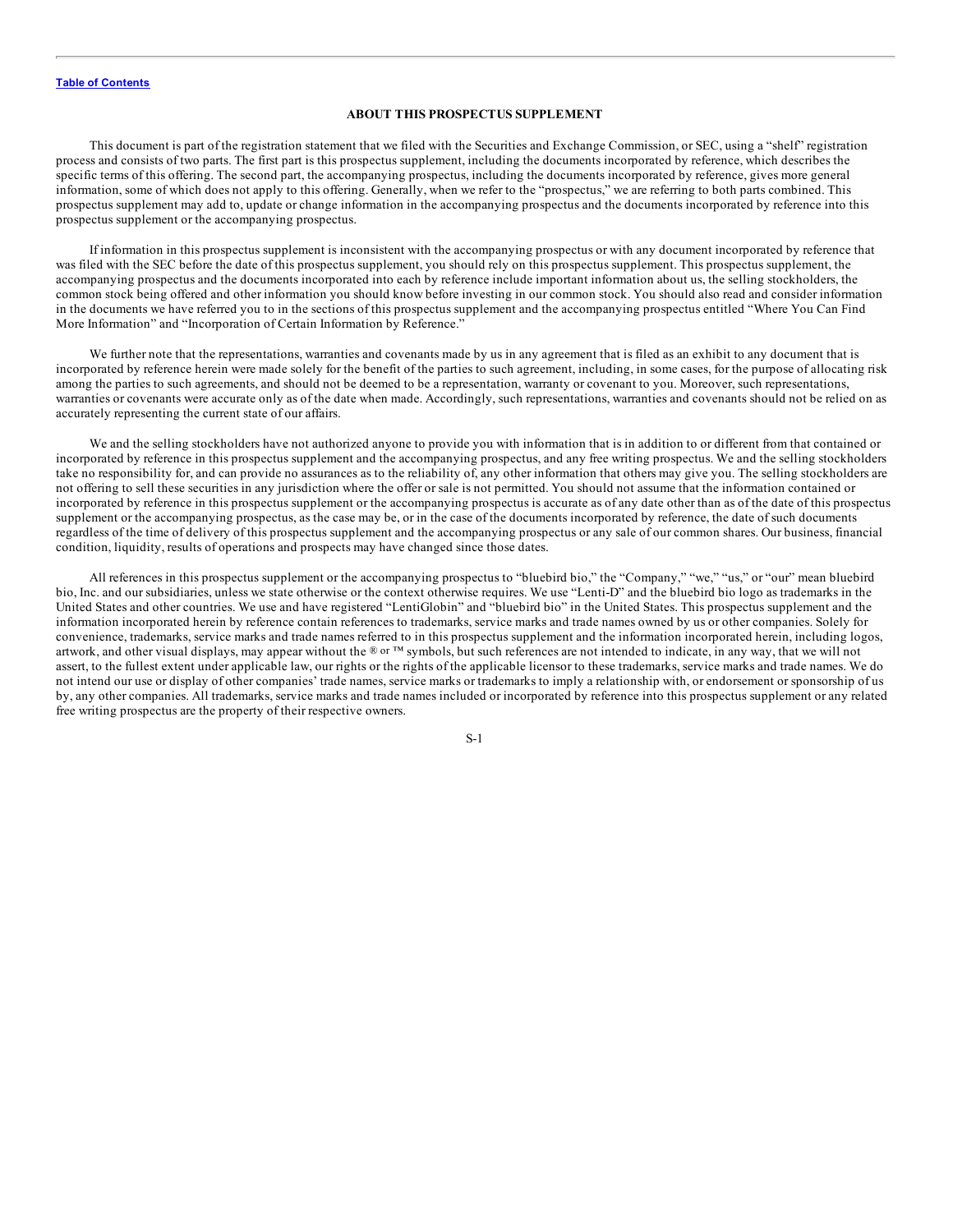#### **PROSPECTUS SUPPLEMENT SUMMARY**

<span id="page-4-0"></span>This summary highlights selected information contained elsewhere or incorporated by reference in this prospectus supplement and the accompanying prospectus and in the documents we incorporate by reference. This summary may not contain all the information that you should consider before investing in our securities. You should read this entire prospectus supplement and the accompanying prospectus carefully, especially the risks of investing in our common stock discussed under "Risk Factors" beginning on page S-4 of this prospectus supplement, along with our consolidated financial statements and notes to those consolidated financial statements and the other information incorporated by reference in this prospectus supplement and the accompanying prospectus, before making an investment decision. This prospectus supplement may add to, update or *change information in the accompanying prospectus.*

#### **Overview**

We are a clinical-stage biotechnology company focused on transforming the lives of patients with severe genetic and orphan diseases using gene therapy.

We and our scientific collaborators have generated what we believe is human proof-of-concept data for our gene therapy platform in two underserved diseases, each of which has been granted orphan drug status by U.S. and European regulatory authorities. We are conducting a Phase II/III clinical study (the Starbeam Study) with our most advanced product candidate, Lenti-D, to evaluate its safety and efficacy in subjects with childhood cerebral adrenoleukodystrophy, or CCALD, a rare, hereditary neurological disorder affecting young boys that is often fatal. In October 2013, we announced that the first subject had been treated in this study. We are also planning to conduct an observational study of subjects with CCALD treated by allogeneic hematopoietic stem-cell transplant referred to as the ALD-103 Study.

We also are conducting Phase I/II clinical studies in both the United States and Europe of our next most advanced product candidate, LentiGlobin, to evaluate its safety and efficacy in subjects with ß-thalassemia major and, in the European clinical study, sickle cell disease, or SCD, which are rare, hereditary blood disorders that often lead to severe anemia and shortened lifespans. In December 2013, we announced that the first subject with ßthalassemia major had been treated in our European study (the HGB-205 Study). In March 2014, we announced that the first subject with ß-thalassemia major had been treated in our study in the United States (the Northstar Study). We presented initial results from the European clinical study of ßthalassemia major at the European Hematology Association Congress in Milan, Italy in June 2014.

We also have an active investigational new drug application in the United States for a Phase I clinical study to evaluate the safety and efficacy of LentiGlobin in subjects with severe SCD (the HGB-206 Study). We are planning to treat the first SCD patient with our LentiGlobin product candidate in 2014. Orphan drug status has been granted for LentiGlobin for the treatment of SCD by U.S. regulatory authorities.

In March 2013, we announced a global strategic collaboration with Celgene Corporation to discover, develop and commercialize novel, diseasealtering gene therapies in oncology. The collaboration focuses on applying gene therapy technology to genetically modify a patient's own T cells to target and destroy cancer cells. Such modified T cells, called chimeric antigen receptor, or CAR, T cells have been shown to have beneficial effects in human clinical trials for patients with B cell lymphomas. The multi-year research and development collaboration has the potential to lead to the development and commercialization of multiple CAR T cell products.

Our mailing address and executive offices are located at 150 Second Street, Cambridge, Massachusetts and our telephone number at that address is (339) 499-9300. We maintain an Internet website at the following address: www.bluebirdbio.com. The information on, or that can be accessed through, our website does not constitute part of this prospectus supplement or the accompanying prospectus, and you should not rely on any such information in making the decision whether to purchase our common stock.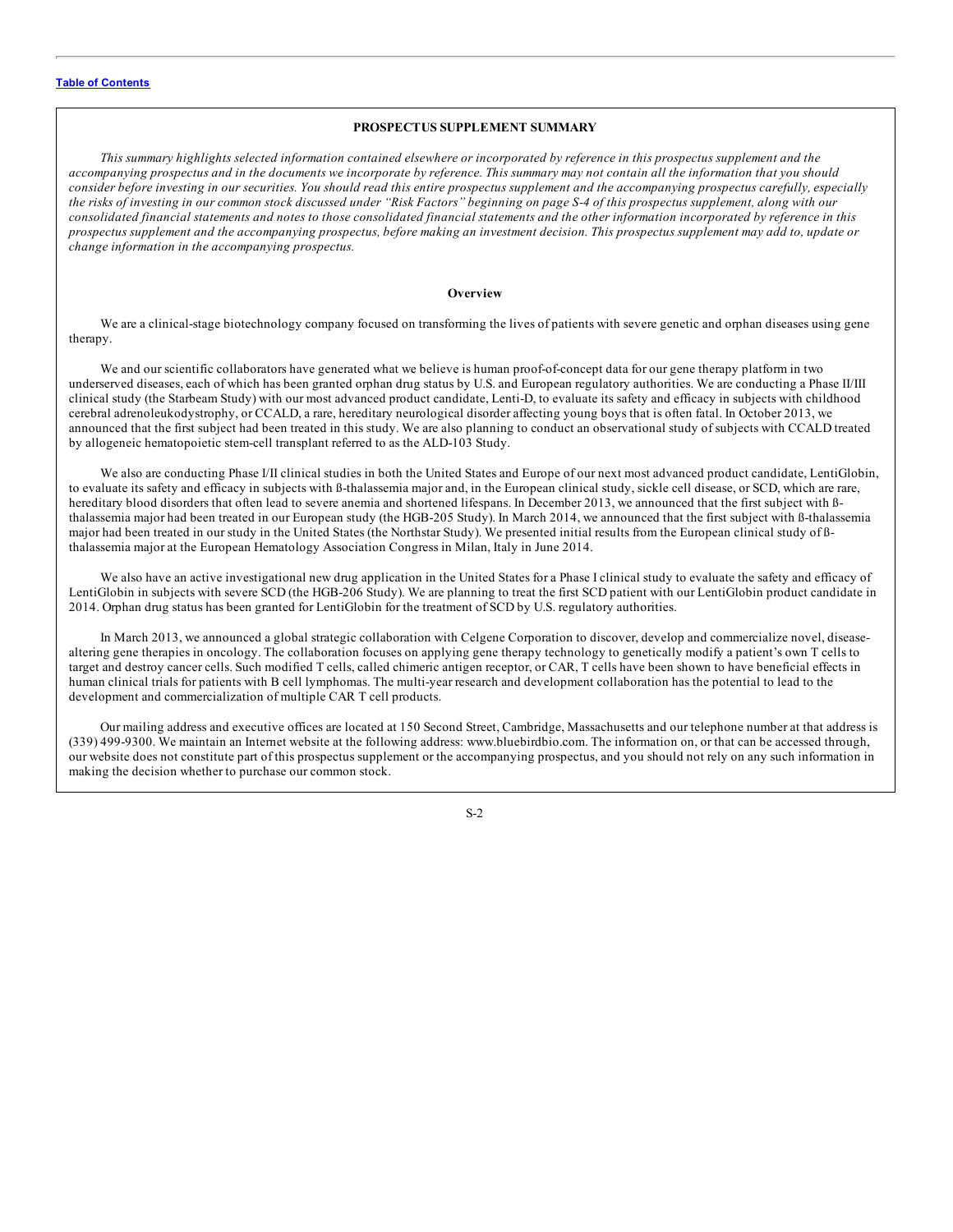| The Offering                                     |                                                                                                                                                                                                                                              |  |  |  |
|--------------------------------------------------|----------------------------------------------------------------------------------------------------------------------------------------------------------------------------------------------------------------------------------------------|--|--|--|
| <i>Issuer</i>                                    | bluebird bio, Inc.                                                                                                                                                                                                                           |  |  |  |
| Selling Stockholders                             | For information concerning the shares of common stock that may be offered from time to time<br>by the selling stockholders pursuant to this prospectus supplement, see the "Selling"<br>Stockholders" section of this prospectus supplement. |  |  |  |
| Common stock offered by the Selling Stockholders | 504,903 shares                                                                                                                                                                                                                               |  |  |  |
| NASDAO Global Select Market Symbol               | <b>BLUE</b>                                                                                                                                                                                                                                  |  |  |  |
| Use of proceeds                                  | We will not receive any of the proceeds from any sales of shares of common stock by the<br>selling stockholders. See the "Use of Proceeds" section of this prospectus supplement.                                                            |  |  |  |
| Risk Factors                                     | See the "Risk Factors" section of this prospectus supplement for a discussion of factors you<br>should consider carefully when making an investment decision.                                                                                |  |  |  |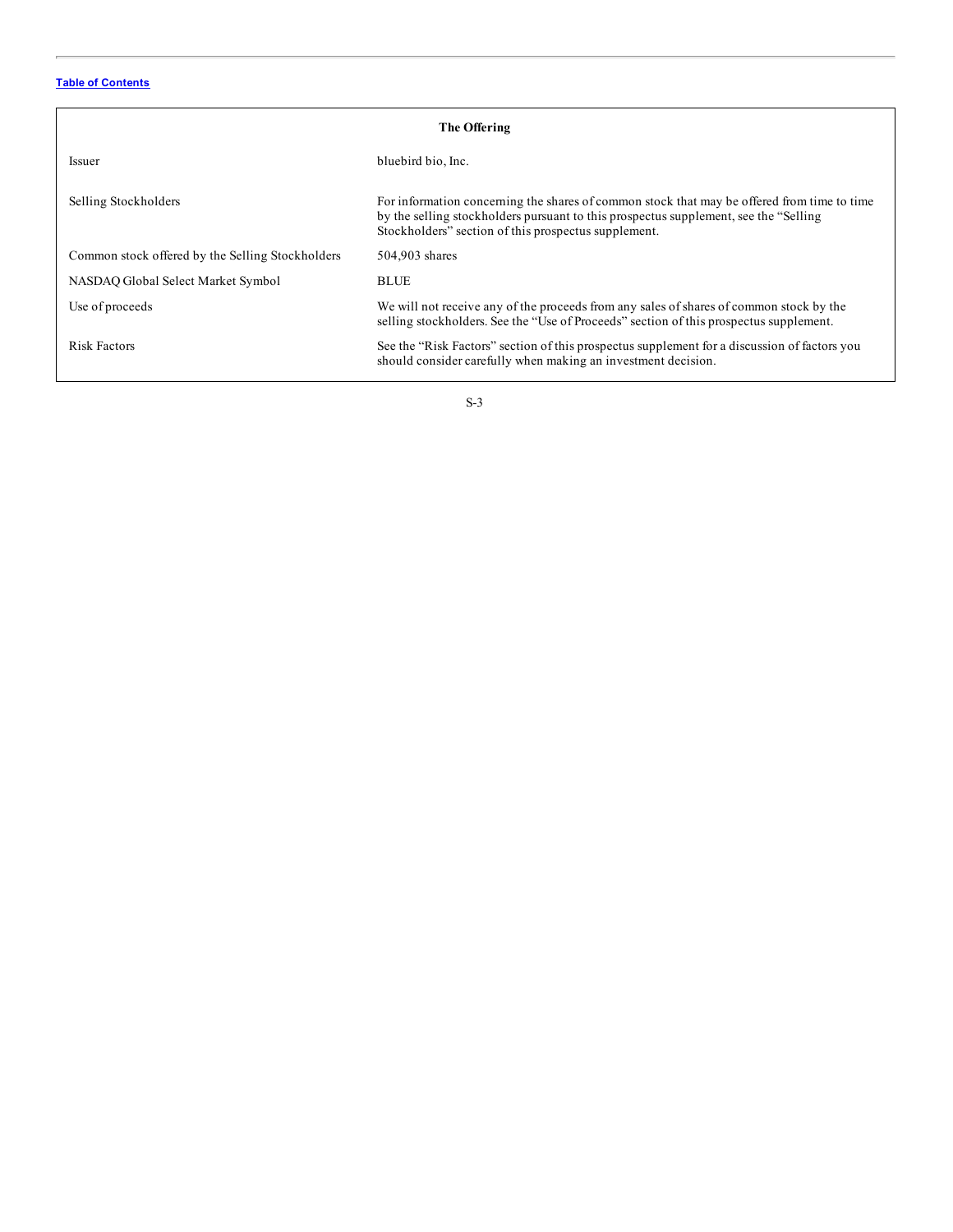#### **RISK FACTORS**

<span id="page-6-0"></span>Investing in our securities involves a high degree of risk. In addition to the other information contained in this prospectus supplement to the accompanying prospectus and in the documents we incorporate by reference, you should carefully consider the risks discussed below and under the heading "Risk Factors" in our Annual Report on Form 10-K for the fiscal year ended December 31, 2013, filed with the SEC on March 5, 2014, and in our Quarterly Report on Form 10-Q for the quarter ended March 31, 2014, filed with the SEC on May 13, 2014, as updated by our Quarterly Reports on Form 10-Q, our Annual Reports on Form 10-K, and our other filings with the SEC filed after the date of this prospectus supplement, before making a decision about investing in our securities. The risks and uncertainties discussed below and in our Annual Report on Form 10-K for the fiscal year ended December 31, 2013 and our Quarterly Report on Form 10-Q for the quarter ended March 31, 2014 are not the only ones facing us. Additional risks and uncertainties not presently know to us, or that we currently see as immaterial, may also harm our business. If any of these risks occur, our business, financial condition and operating results could be harmed, the trading price of our common stock could decline and you could lose part or all of your investment.

#### **Risks Related to Our Business**

#### Initial success in our ongoing clinical studies may not be indicative of results obtained when these studies are completed.

On June 14, 2014, we released initial clinical data on two subjects from our HGB-205 Study of our LentiGlobin BB305 product candidate in betathalassemia major subjects at the 19th Annual Congress of the European Hematology Association in Milan, Italy. Although the initial clinical data on these two subjects are encouraging, the data are preliminary in nature, based on limited periods of time since patient infusion, and the HGB-205 Study is not complete. The data may not continue to be positive for these subjects or be positive for any future subjects in this study. In addition, positive data may not be repeated or observed in ongoing or future studies involving our LentiGlobin product candidate, including the HGB-205 Study, the Northstar Study or the HGB-206 Study in sickle cell disease. There can be no assurance that any of these studies will be successful or support further clinical advancement of this product candidate. There is a high failure rate for drugs and biologics proceeding through clinical studies. A number of companies in the pharmaceutical and biotechnology industries have suffered significant setbacks in clinical development even after achieving promising results in earlier studies, and any such setbacks in our clinical development could have a material adverse effect on our business and operating results.

#### The failure to successfully integrate Precision Genome Engineering, Inc.'s business and operations or fully realize the benefits of this acquisition may *adversely af ect our future results.*

On June 30, 2014, we acquired all of the outstanding capital stock of Precision Genome Engineering, Inc., or Pregenen. Based in Seattle, Washington, Pregenen is focused on the development of gene editing and cell signaling technologies. The success of our acquisition of Pregenen will depend, in part, on our ability to successfully integrate Pregenen's business and operations and fully realize the anticipated benefits and synergies from combining our business with Pregenen's business, in particular our ability to advance Pregenen's gene editing and cell signaling technologies to the stage where they can be incorporated into our existing or new product candidates. However, to realize these anticipated benefits, we must successfully combine these businesses and continue the research and development activities previously undertaken by Pregenen as a stand-alone company. If we are unable to achieve these objectives, the anticipated benefits of our acquisition of Pregenen may not be realized fully or at all or may take longer to realize than expected. Any failure to timely realize these anticipated benefits could have a material adverse effect on our development programs, expenses and operating results.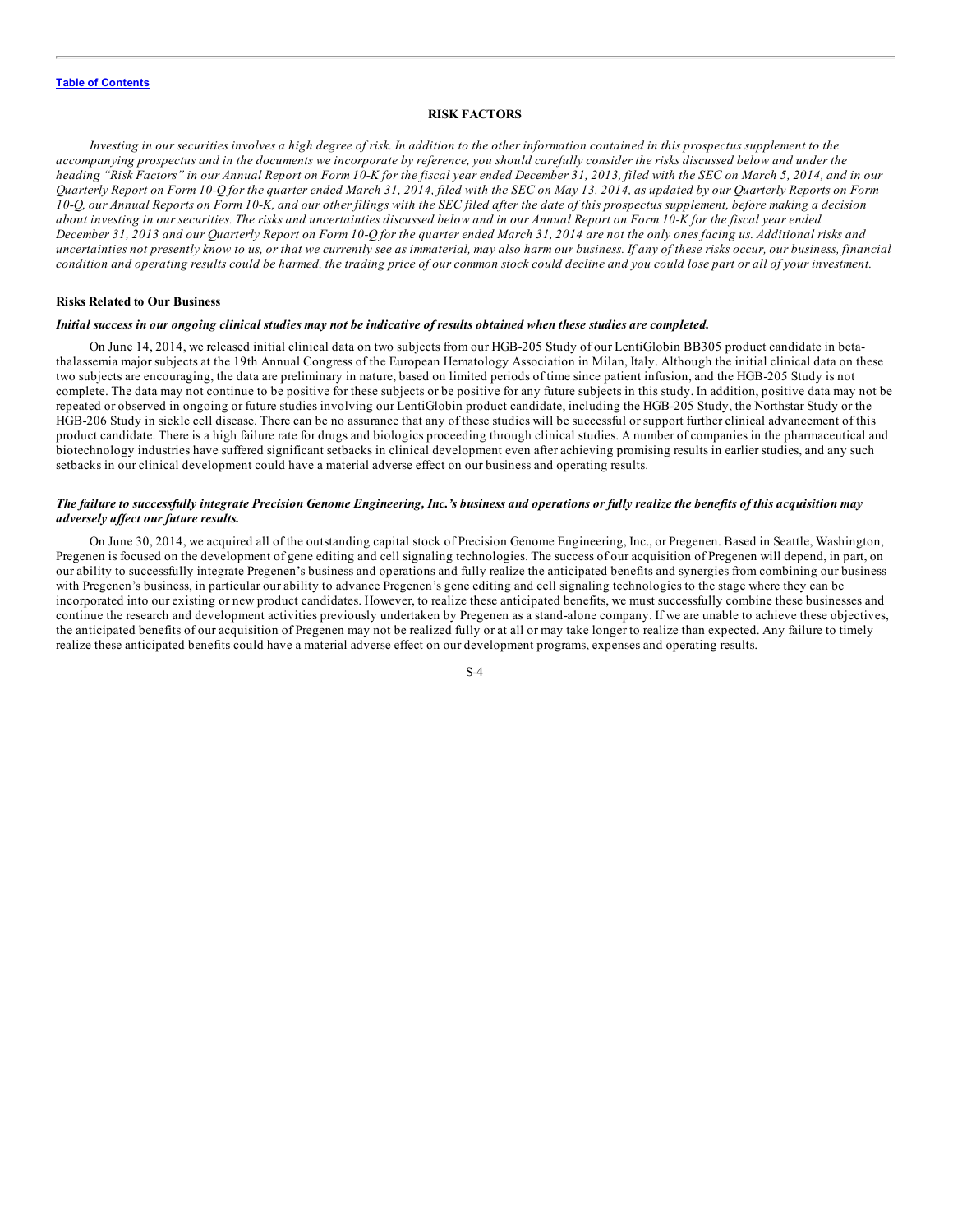#### **SPECIAL NOTE REGARDING FORWARD-LOOKING STATEMENTS**

<span id="page-7-0"></span>This prospectus supplement, the accompanying prospectus and the information incorporated herein by reference herein and therein contain statements that are not historical facts and are considered forward-looking within the meaning of Section 27A of the Securities Act and Section 21E of the Securities Exchange Act of 1934, as amended, or the Exchange Act. These forward-looking statements contain projections of our future results of operations or of our financial position or state other forward-looking information. In some cases you can identify these statements by forward-looking words such as "anticipate," "believe," "could," "continue," "estimate," "expect," "intend," "may," "should," "will," "would," "plan," "projected" or the negative of such words or other similar words or phrases. We believe that it is important to communicate our future expectations to our investors. However, there may be events in the future that we are not able to accurately predict or control and that may cause our actual results to differ materially from the expectations we describe in our forwardlooking statements.

Investors are cautioned not to unduly rely on forward-looking statements because they involve risks and uncertainties, and statements relate to future events or our future financial performance, and involve known and unknown risks, uncertainties and other factors that may cause our actual results, levels of activity, performance or achievements to be materially different from any future results, levels of activity, performance or achievements expressed or implied by these forward-looking statements. Forward-looking statements include, but are not limited to, statements about:

- the initiation, timing, progress and results of our preclinical and clinical studies, and our research and development programs;
- our ability to advance product candidates into, and successfully complete, clinical studies;
- our ability to advance our viral vector manufacturing and transduction capabilities;
- the timing or likelihood of regulatory filings and approvals;
- the commercialization of our product candidates, if approved;
- the pricing and reimbursement of our product candidates, if approved;
- the implementation of our business model, strategic plans for our business, product candidates and technology;
- the scope of protection we are able to establish and maintain for intellectual property rights covering our product candidates and technology;
- estimates of our expenses, future revenues, capital requirements and our needs for additional financing;
- the potential benefits of strategic collaboration agreements and our ability to enter into strategic
- arrangements:
- our ability to maintain and establish collaborations or obtain additional grant funding;
- our financial performance;
- our expectations regarding the time during which we will be an emerging growth company under the Jumpstart Our Business Startups Act, or the JOBS Act;
- developments relating to our competitors and our industry; and
- other risks and uncertainties, including those listed under the caption "Risk Factors" below and in any documents incorporated by reference herein.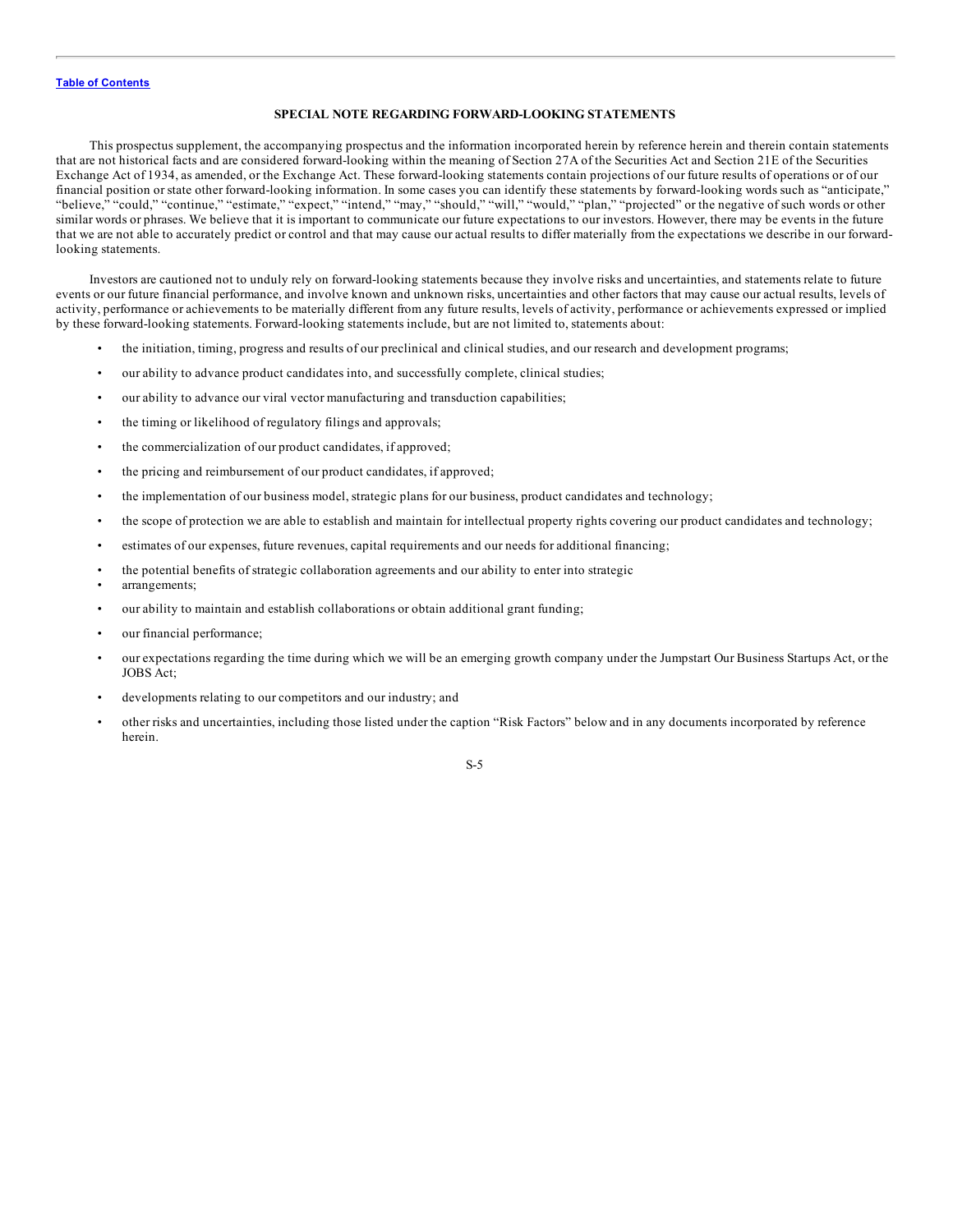Given these uncertainties, readers should not place undue reliance on our forward-looking statements. These forward-looking statements speak only as of the date on which the statements were made and are not guarantees of future performance. Except as may be required by applicable law, we do not undertake or intend to update any forward-looking statements after the date of this prospectus or the respective dates of documents incorporated by reference herein or therein that include forward-looking statements.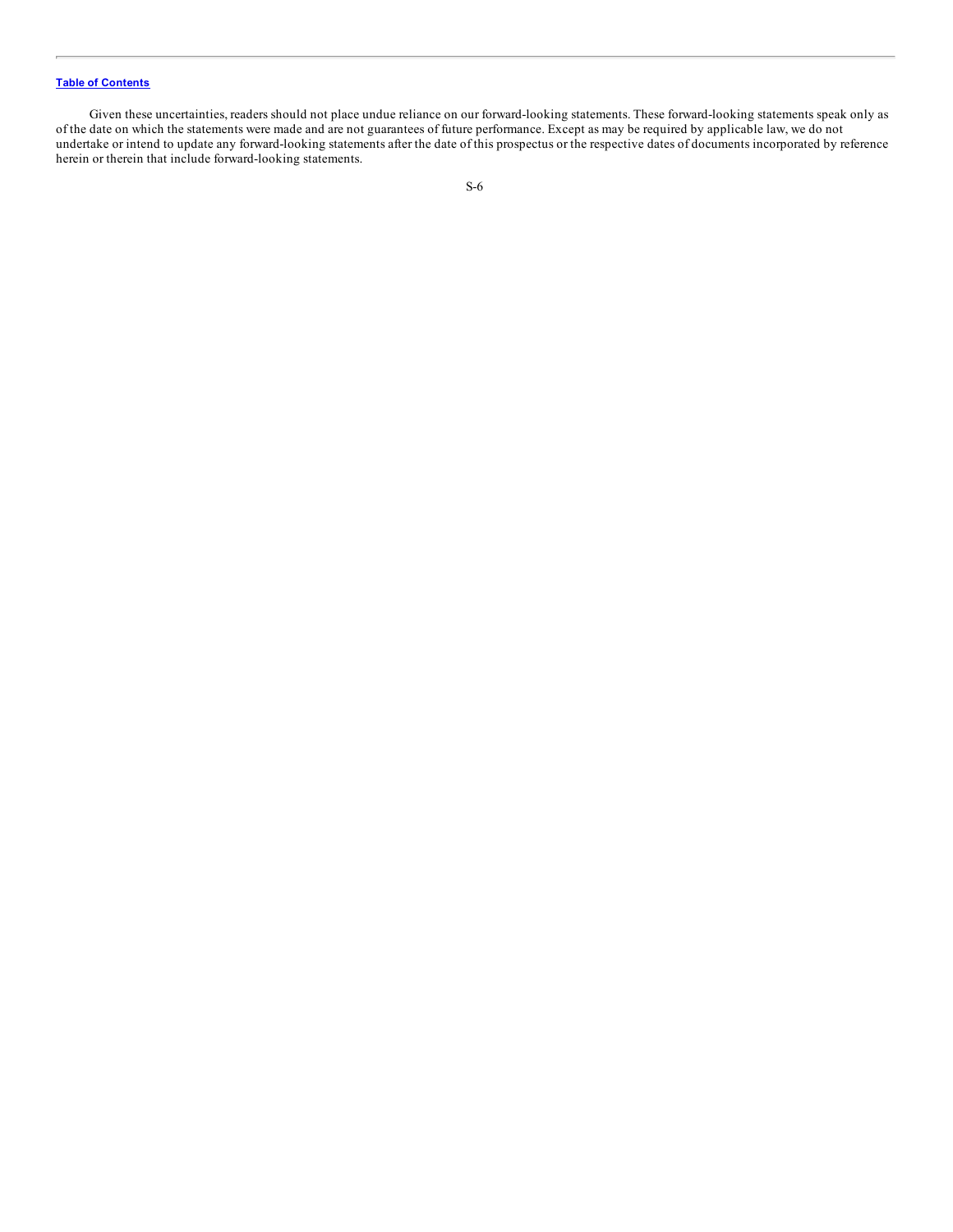## **USE OF PROCEEDS**

<span id="page-9-0"></span>The proceeds from the disposition of the shares of common stock covered by this prospectus supplement will be received by the selling stockholders or their transferees. We will not receive any of the proceeds from the disposition of the shares by the selling stockholders or their transferees.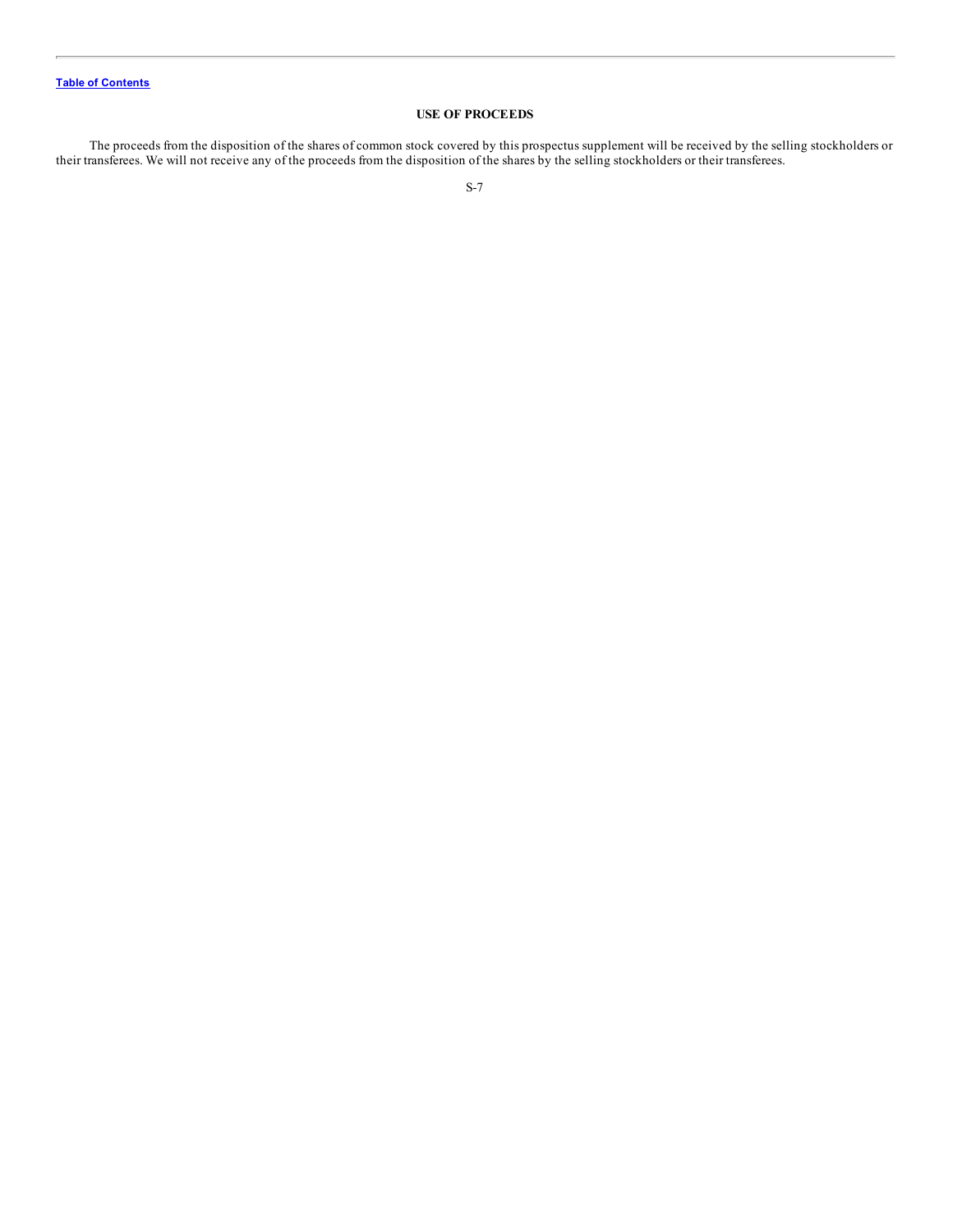#### **SELLING STOCKHOLDERS**

<span id="page-10-0"></span>On June 30, 2014, we entered into a Stock Purchase Agreement with Precision Genome Engineering, Inc. ("Pregenen") and the selling stockholders (the "Purchase Agreement"), pursuant to which the selling stockholders sold, and we purchased, all of Pregenen's outstanding capital stock in exchange for, among other things, shares of our common stock. The Purchase Agreement provides that, among other things, the Company will file a shelf registration statement on Form S-3 and any applicable prospectus supplements thereto covering the resale of all shares of our common stock issued to the selling stockholders. This prospectus supplement is being filed pursuant to our obligations under the Purchase Agreement.

We are required to use our reasonable best efforts to maintain the effectiveness of the registration statement until all of these shares have been sold or may be sold freely without limitations or restrictions as to volume or manner of sale pursuant to Rule 144, or until the second anniversary of the effective date of the registration statement (if earlier).

The following table sets forth, subject to certain assumptions: (1) the name of each of the selling stockholders; (2) the number of shares of our common stock that are currently, or potentially will be, beneficially owned by each such selling stockholder (assuming that all shares held back by us pursuant to the Purchase Agreement are issued to the selling stockholders); (3) the maximum number of shares of our common stock being offered pursuant to this prospectus supplement; and (4) the number of shares of our common stock owned by each of the selling stockholders upon completion of this offering. Following the completion of this offering and assuming (i) the sale of all common stock offered hereunder and (ii) that no other shares are beneficially acquired by the selling stockholders, none of the selling stockholders listed below will own more than one percent (1%) of our outstanding common stock.

Beneficial ownership is determined in accordance with the rules of the SEC. Except as indicated by footnote and subject to community property laws where applicable, to our knowledge, each of the persons named in the table below has sole voting and investment power with respect to the shares of common stock shown as beneficially owned by each such person.

We have prepared this table using information furnished to us by or on behalf of the selling stockholders.

| Name                           | <b>Common Stock</b><br><b>Owned Prior to this</b><br>Offering | <b>Common Stock</b><br><b>Being Offered</b><br><b>Pursuant to this</b><br><b>Prospectus</b><br>Supplement | <b>Common Stock</b><br><b>Owned Upon</b><br><b>Completion of this</b><br>Offering(1) |
|--------------------------------|---------------------------------------------------------------|-----------------------------------------------------------------------------------------------------------|--------------------------------------------------------------------------------------|
| Andrew Scharenberg             | 147,370                                                       | 147,370                                                                                                   | $\mathbf{0}$                                                                         |
| Jordan Jarjour(2)              | 87,333                                                        | 87,333                                                                                                    | $\bf{0}$                                                                             |
| Rolf P. Scharenberg            | 84,572                                                        | 84,572                                                                                                    | $\mathbf{0}$                                                                         |
| Alexander (Sasha) Astrakhan(2) | 43,307                                                        | 43,307                                                                                                    | $\theta$                                                                             |
| <b>Raymond Monnat</b>          | 40,077                                                        | 40,077                                                                                                    | $\mathbf{0}$                                                                         |
| Barry Stoddard                 | 40,077                                                        | 40,077                                                                                                    | $\mathbf{0}$                                                                         |
| Laurie O. Beitz                | 20,821                                                        | 20,821                                                                                                    | $\mathbf{0}$                                                                         |
| Christian Burks                | 16,262                                                        | 16,262                                                                                                    | $\mathbf{0}$                                                                         |
| David Baker                    | 10,573                                                        | 10,573                                                                                                    | $\mathbf{0}$                                                                         |
| John M. Fluke, Jr.             | 5,962                                                         | 5,962                                                                                                     | $\theta$                                                                             |
| Kyle Havens (2)                | 4,390                                                         | 4,390                                                                                                     | $\mathbf{0}$                                                                         |
| Tomer Hertz                    | 1,287                                                         | 1,287                                                                                                     | $\mathbf{0}$                                                                         |
| Wai Hang Leung (2)             | 1,037                                                         | 1,037                                                                                                     | $\theta$                                                                             |
| Jasdeep Mann (2)               | 1,037                                                         | 1,037                                                                                                     | $\mathbf{0}$                                                                         |
| Michael Certo                  | 634                                                           | 634                                                                                                       | $\mathbf{0}$                                                                         |
| Michael Mendez                 | 164                                                           | 164                                                                                                       | $\theta$                                                                             |

(1) Assumes each selling stockholder has sold all the shares of common stock shown as being offered by each selling stockholder pursuant to this prospectus supplement.

(2) Selling stockholder became an employee of the Company upon the acquisition of Pregenen on June 30, 2014.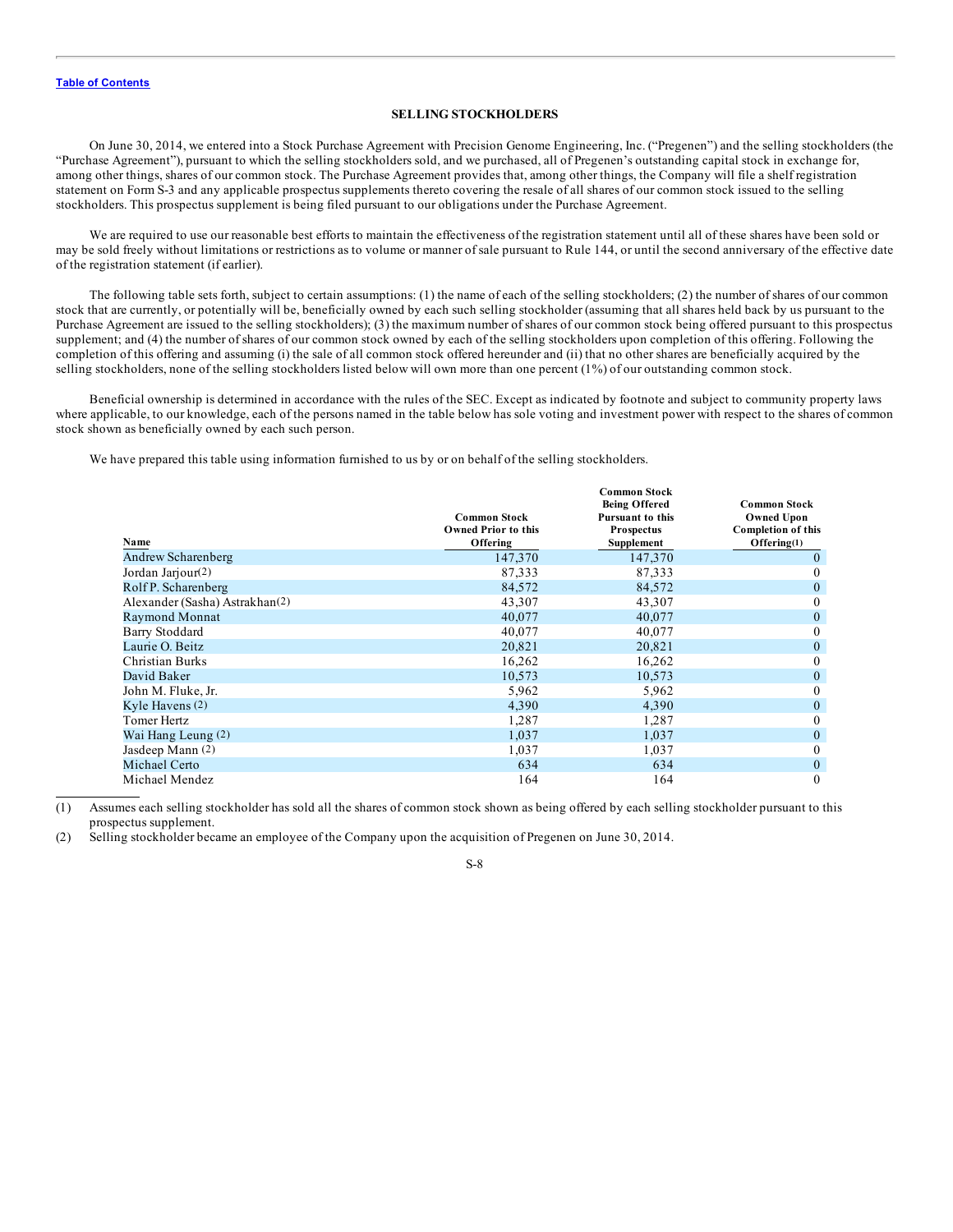#### **PLAN OF DISTRIBUTION**

<span id="page-11-0"></span>We are registering the shares of common stock on behalf of the selling stockholders. The selling stockholders will act independently of us in making decisions with respect to the timing, manner and size of each sale. The selling stockholders may, from time to time, sell any or all of their shares of common stock on any stock exchange, market or trading facility on which the shares are traded or in private transactions. These sales may be at fixed or negotiated prices. The selling stockholders may use any one or more of the following methods when selling shares:

- ordinary brokerage transactions and transactions in which the broker-dealer solicits purchasers;
- block trades in which the broker-dealer will attempt to sell the shares as agent but may position and resell a portion of the block as principal to facilitate the transaction;
- purchases by a broker-dealer as principal and resale by the broker-dealer for its account;
- an exchange distribution in accordance with the rules of the applicable exchange;
- privately negotiated transactions;
- short sales;
- through the writing or settlement of options or other hedging transactions, whether through an options exchange or otherwise;
- broker-dealers may agree with the selling stockholders to sell a specified number of such shares at a stipulated price per share;
- pledges of the securities as security for any loan or obligation, including pledges to brokers or dealers who may from time to time effect sales or other distributions of the securities;
- a combination of any such methods of sale; and
- any other method permitted pursuant to applicable law.

The selling stockholders may also sell shares under Rule 144 under the Securities Act, if available, rather than under this prospectus supplement and accompanying prospectus.

Broker-dealers engaged by the selling stockholders may arrange for other brokers-dealers to participate in sales. Broker-dealers may receive commissions or discounts from the selling stockholders (or, if any broker-dealer acts as agent for the purchaser of shares, from the purchaser) in amounts to be negotiated. The selling stockholders do not expect these commissions and discounts to exceed what is customary in the types of transactions involved. Any profits on the resale of shares of common stock by a broker-dealer acting as principal might be deemed to be underwriting discounts or commissions under the Securities Act. Discounts, concessions, commissions and similar selling expenses, if any, attributable to the sale of shares will be borne by a selling stockholder. The selling stockholders may agree to indemnify any agent, dealer or broker-dealer that participates in transactions involving sales of the shares if liabilities are imposed on that person under the Securities Act.

To our knowledge, the selling stockholders have not entered into any agreements, understandings or arrangements with any underwriters or brokerdealers regarding the sale of their shares of common stock, nor is there an underwriter or coordinating broker acting in connection with a proposed sale of shares of common stock by any selling stockholder. If we are notified by any selling stockholder that any material arrangement has been entered into with a broker-dealer for the sale of shares of common stock, if required, we will file an amendment to this prospectus supplement. If the selling stockholders use this prospectus supplement and accompanying prospectus for any sale of the shares of common stock, they will be subject to the prospectus delivery requirements of the Securities Act.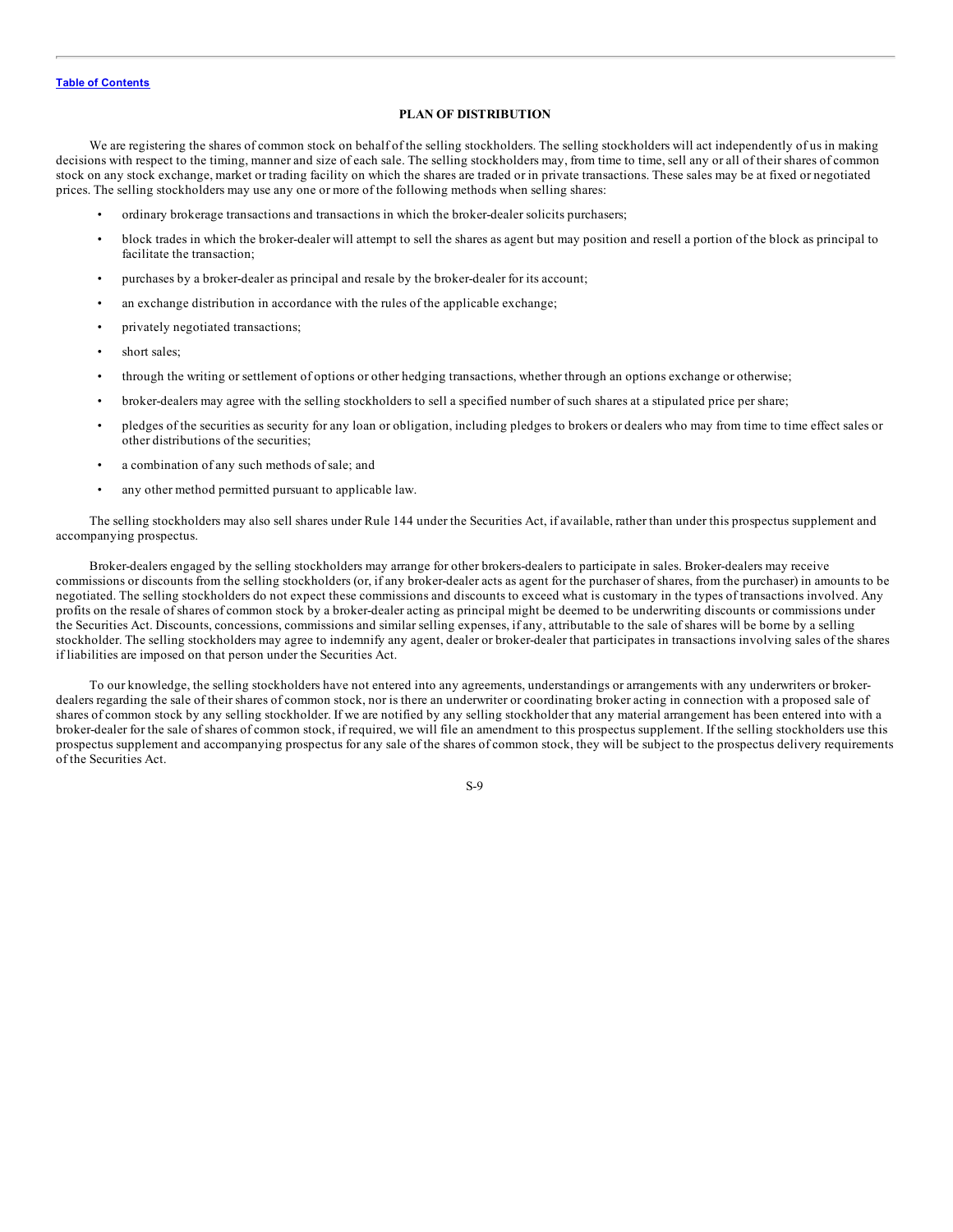<span id="page-12-0"></span>The selling stockholders also may transfer the shares of common stock in other circumstances, in which case the transferees or other successors in interest will be the selling beneficial owners for purposes of this prospectus supplement and accompanying prospectus and may sell the shares of common stock from time to time under this prospectus supplement and accompanying prospectus after we have filed an amendment to this prospectus supplement under Rule 424(b)(3) or other applicable provision of the Securities Act supplementing or amending the list of selling stockholders to include the transferee or other successors in interest as selling stockholders under this prospectus supplement.

The selling stockholders and any broker-dealers or agents that are involved in selling the shares of common stock may be deemed to be "underwriters" within the meaning of the Securities Act in connection with such sales. In such event, any commissions received by such broker-dealers or agents and any profit on the resale of the shares of common stock purchased by them may be deemed to be underwriting commissions or discounts under the Securities Act.

The selling stockholders and any other person participating in a distribution will be subject to the Exchange Act. The Exchange Act rules include, without limitation, Regulation M, which may limit the timing of purchases and sales of shares of our common stock by the selling stockholders and any such other person. In addition, Regulation M of the Exchange Act may restrict sales activity by a person engaged in the distribution of the shares for a period of up to five business days prior to the commencement of such distribution. This may affect the marketability of the shares of our common stock and the ability of any person or entity to engage in market-making activities with respect to shares of our common stock. We have informed the selling stockholders that the anti-manipulative provisions of Regulation M may apply to their sales in the market.

We are required to pay all fees and expenses incident to the registration of the shares of common stock. We cannot assure you that the selling stockholders will sell all or any portion of the securities offered hereby.

#### **DESCRIPTION OF CAPITAL STOCK**

This section describes the general terms of our common stock. For more detailed information, a holder of our common stock should refer to our certificate of incorporation and our by-laws, copies of which are filed with the SEC as exhibits to the registration statement of which this prospectus *supplement and the accompanying prospectus are a part.*

In this offering, the selling stockholders are offering a maximum of 504,903 shares of common stock.

#### **General**

Our authorized capital stock consists of 125,000,000 shares of common stock, \$0.01 par value per share, and 5,000,000 shares of preferred stock, \$0.01 par value per share. As of July 29, 2014, there were 28,595,796 shares of our common stock outstanding and no shares of preferred stock were outstanding.

The following summary description of our capital stock is based on the provisions of our amended and restated certificate of incorporation and amended and restated bylaws and the applicable provisions of the Delaware General Corporation Law. This information is qualified entirely by reference to the applicable provisions of our amended and restated certificate of incorporation, amended and restated bylaws and the Delaware General Corporation Law.

#### **Common Stock**

Holders of our common stock are entitled to one vote for each share of common stock held of record for the election of directors and on all matters submitted to a vote of stockholders. Holders of our common stock are entitled to receive dividends ratably, if any, as may be declared by our board of directors out of legally available funds, subject to any preferential dividend rights of any preferred stock then outstanding. Upon our dissolution, liquidation or winding up, holders of our common stock are entitled to share ratably in our net assets legally available after the payment of all our debts and other liabilities, subject to the preferential rights of any preferred stock then outstanding. Holders of our common stock have no preemptive, subscription, redemption or conversion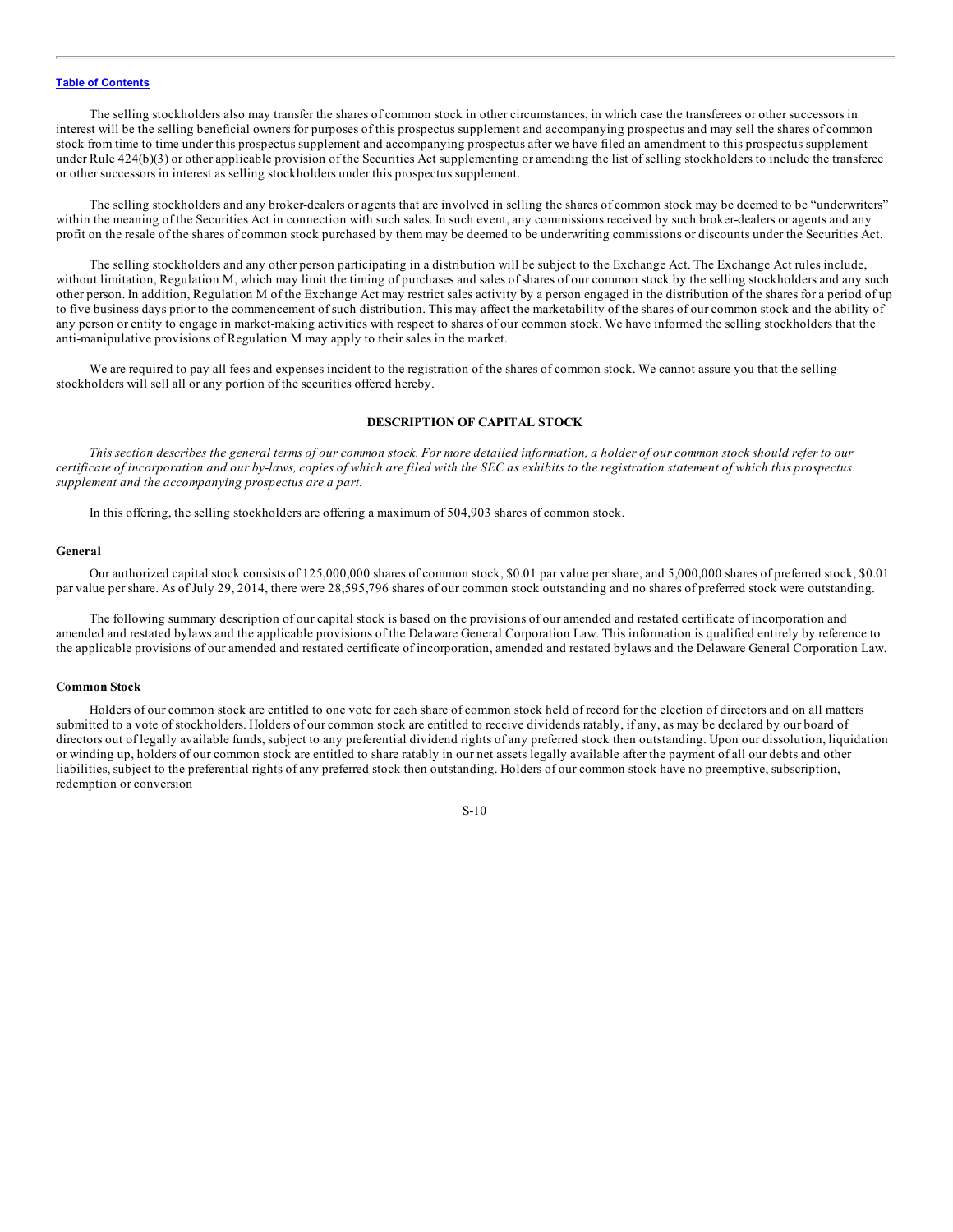rights. The rights, preferences and privileges of holders of common stock are subject to, and may be adversely affected by, the rights of the holders of shares of any series of preferred stock that we may designate and issue in the future. Except as described below in "Anti-takeover effects of Delaware law, our certificate of incorporation and our by-laws," a majority vote of common stockholders is generally required to take action under our certificate of incorporation and by-laws.

#### **Preferred Stock**

Pursuant to our amended and restated certificate of incorporation, our board of directors has the authority, without further action by the stockholders (unless such stockholder action is required by applicable law or NASDAQ rules), to designate and issue up to 5,000,000 shares of preferred stock in one or more series, to establish from time to time the number of shares to be included in each such series, to fix the rights, preferences and privileges of the shares of each wholly unissued series, and any qualifications, limitations or restrictions thereon, and to increase or decrease the number of shares of any such series, but not below the number of shares of such series then outstanding.

We will fix the rights, preferences and privileges of the preferred stock of each such series, as well as any qualifications, limitations or restrictions thereon, in the certificate of designation relating to that series. We will file as an exhibit to the registration statement of which this prospectus supplement and the accompanying prospectus are a part, or will incorporate by reference from reports that we file with the SEC, the form of any certificate of designation that describes the terms of the series of preferred stock we are offering before the issuance of that series of preferred stock.

#### **Warrants**

As of June 30, 2014, warrants to purchase a total of 337,952 shares of our common stock were outstanding with a weighted average exercise price of \$11.98 per share. These warrants expire beginning in November 2015.

#### **Registration Rights**

Prior to the initial public offering of our common stock, we entered into an amended and restated investors' rights agreement with certain of our stockholders of shares of our common stock issuable upon conversion of the shares of preferred stock. Under the amended and restated investors' rights agreement, holders of registrable shares can demand that we file a registration statement or request that their shares be included on a registration statement that we are otherwise filing, in either case, registering the resale of their shares of common stock. These registration rights are subject to conditions and limitations, including the right, in certain circumstances, of the underwriters of an offering to limit the number of shares included in such registration and our right, in certain circumstances, not to effect a requested S-1 registration within 60 days before or 180 days following any offering of our securities, including this offering or a requested S-3 registration within 30 days before or 90 days following any offering of our securities, including this offering.

#### *Demand Registration Rights*

The holders of at least a majority of the registrable shares may require us to file a registration statement under the Securities Act on a Form S-1 or S-3, if available, at our expense with respect to the resale of their registrable shares, and we are required to use our best efforts to effect the registration.

#### *Piggyback Registration Rights*

If we propose to register any of our securities under the Securities Act for our own account or the account of any other holder, the holders of registrable shares are entitled to notice of such registration and to request that we include registrable shares for resale on such registration statement, subject to the right of any underwriter to limit the number of shares included in such registration. The requisite holders have waived registration rights in connection with this offering.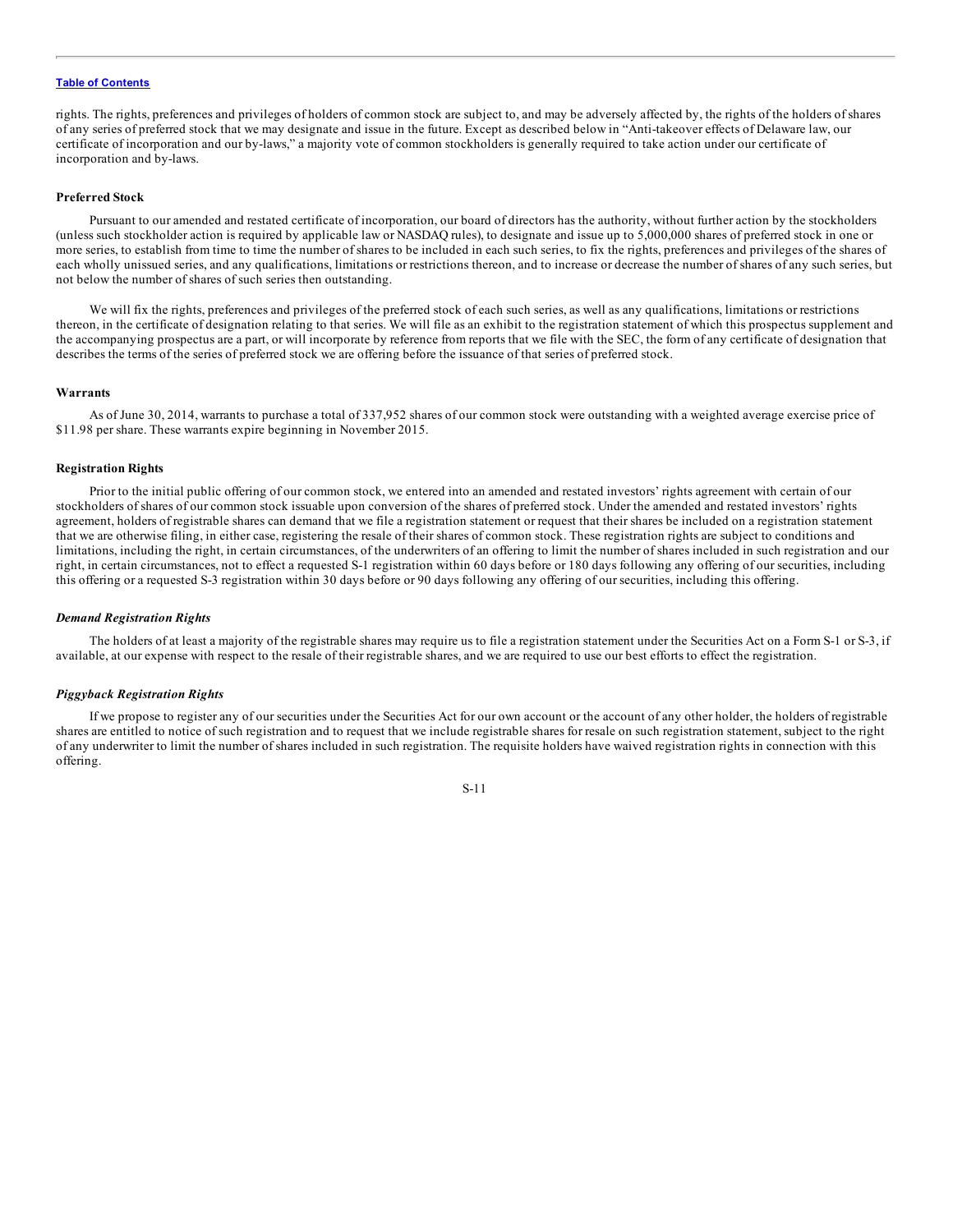We will pay all registration expenses, other than underwriting discounts and commissions, related to any demand or piggyback registration. The amended and restated investors' rights agreement contains customary cross-indemnification provisions, pursuant to which we are obligated to indemnify the selling stockholders, in the event of misstatements or omissions in the registration statement attributable to us except in the event of fraud and they are obligated to indemnify us for misstatements or omissions attributable to them. The registration rights will terminate upon the later of the date on which all registrable shares have been sold and the fifth anniversary of the closing date of our initial public offering.

#### **Anti-takeover Effects of Delaware Law, our Certificate of Incorporation and our By-Laws**

Our certificate of incorporation and by-laws include a number of provisions that may have the effect of encouraging persons considering unsolicited tender offers or other unilateral takeover proposals to negotiate with our board of directors rather than pursue non-negotiated takeover attempts. These provisions include the items described below.

#### *Board Composition and Filling Vacancies*

In accordance with our certificate of incorporation, our board is divided into three classes serving three-year terms, with one class being elected each year. Our certificate of incorporation also provides that directors may be removed only for cause and then only by the affirmative vote of the holders of 75% or more of the shares then entitled to vote at an election of directors. Furthermore, any vacancy on our board of directors, however occurring, including a vacancy resulting from an increase in the size of our board, may only be filled by the affirmative vote of a majority of our directors then in office, even if less than a quorum.

#### *No Written Consent of Stockholders*

Our certificate of incorporation provides that all stockholder actions are required to be taken by a vote of the stockholders at an annual or special meeting, and that stockholders may not take any action by written consent in lieu of a meeting.

#### *Meetings of Stockholders*

Our by-laws provide that only a majority of the members of our board of directors then in office may call special meetings of stockholders and only those matters set forth in the notice of the special meeting may be considered or acted upon at a special meeting of stockholders. Our by-laws limit the business that may be conducted at an annual meeting of stockholders to those matters properly brought before the meeting.

#### *Advance Notice Requirements*

Our by-laws establish advance notice procedures with regard to stockholder proposals relating to the nomination of candidates for election as directors or new business to be brought before meetings of our stockholders. These procedures provide that notice of stockholder proposals must be timely given in writing to our corporate secretary prior to the meeting at which the action is to be taken. Generally, to be timely, notice must be received at our principal executive offices not less than 90 days or more than 120 days prior to the first anniversary date of the annual meeting for the preceding year. The notice must contain certain information specified in the by-laws. These provisions may have the effect of precluding the conduct of certain business at a meeting if the proper procedures are not followed. These provisions may also discourage or deter a potential acquirer from conducting a solicitation of proxies to elect the acquirer's own slate of directors or otherwise attempting to obtain control of our company.

#### *Amendment to By-Laws and Certificate of Incorporation*

As required by the Delaware General Corporation Law, any amendment of our certificate of incorporation must first be approved by a majority of our board of directors and, if required by law or our certificate of incorporation, thereafter be approved by a majority of the outstanding shares entitled to vote on the amendment, and a majority of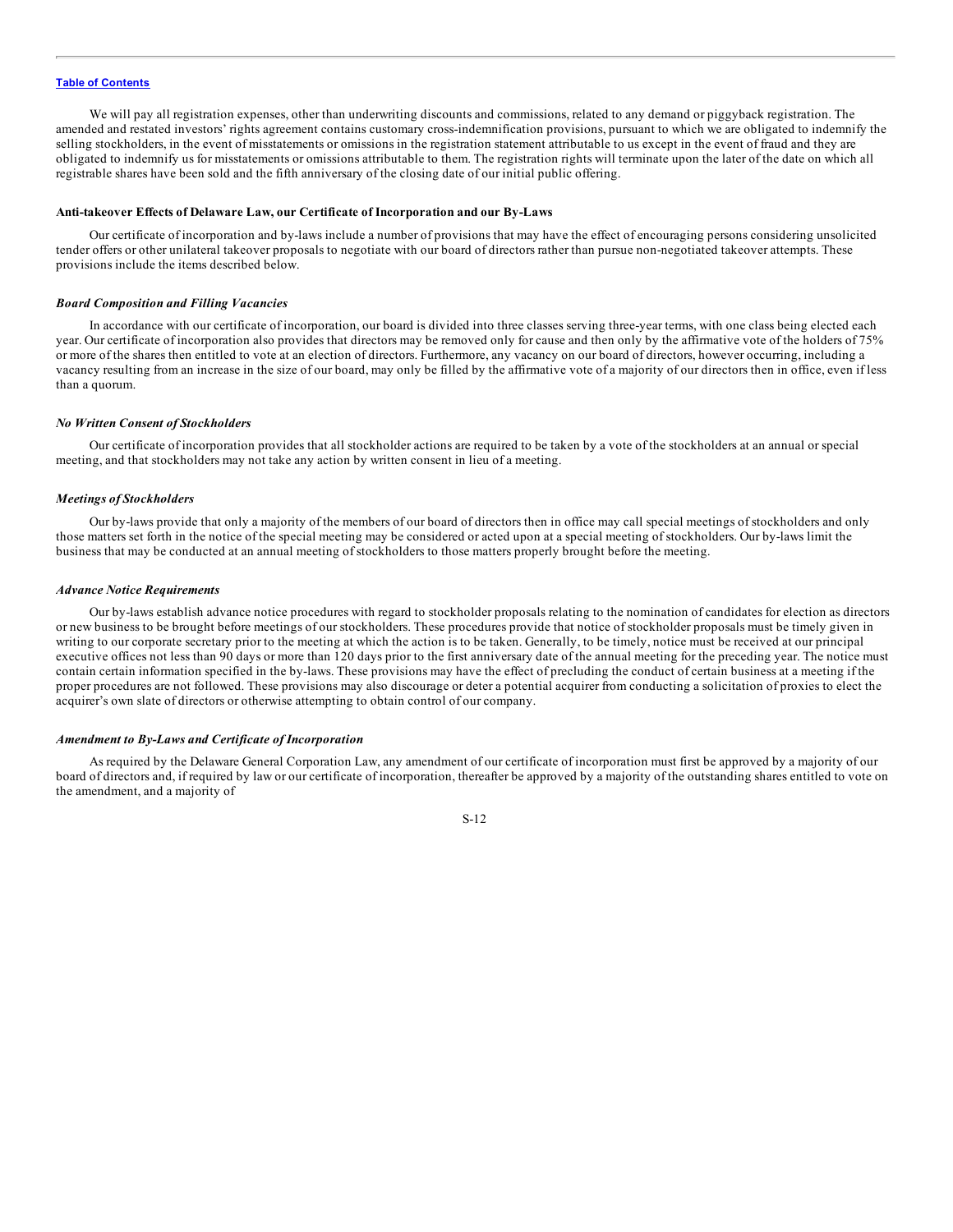the outstanding shares of each class entitled to vote thereon as a class, except that the amendment of the provisions relating to stockholder action, directors, limitation of liability, exclusive jurisdiction of Delaware Courts and the amendment of our by-laws and certificate of incorporation must be approved by not less than 75% of the outstanding shares entitled to vote on the amendment, and not less than 75% of the outstanding shares of each class entitled to vote thereon as a class. Our by-laws may be amended by the affirmative vote of a majority of the directors then in office, subject to any limitations set forth in the by-laws; and may also be amended by the affirmative vote of at least 75% of the outstanding shares entitled to vote on the amendment, or, if the board of directors recommends that the stockholders approve the amendment, by the affirmative vote of the majority of the outstanding shares entitled to vote on the amendment, in each case voting together as a single class.

#### *Blank Check Preferred Stock*

Our certificate of incorporation provides for 5,000,000 authorized shares of preferred stock. The existence of authorized but unissued shares of preferred stock may enable our board of directors to render more difficult or to discourage an attempt to obtain control of us by means of a merger, tender offer, proxy contest or otherwise. For example, if in the due exercise of its fiduciary obligations, our board of directors were to determine that a takeover proposal is not in the best interests of us or our stockholders, our board of directors could cause shares of preferred stock to be issued without stockholder approval in one or more private offerings or other transactions that might dilute the voting or other rights of the proposed acquirer or insurgent stockholder or stockholder group. In this regard, our certificate of incorporation grants our board of directors broad power to establish the rights and preferences of authorized and unissued shares of preferred stock. The issuance of shares of preferred stock could decrease the amount of earnings and assets available for distribution to holders of shares of common stock. The issuance may also adversely affect the rights and powers, including voting rights, of these holders and may have the effect of delaying, deterring or preventing a change in control of us.

#### *Section 203 of the Delaware General Corporation Law*

We are subject to the provisions of Section 203 of the Delaware General Corporation Law. In general, Section 203 prohibits a publicly-held Delaware corporation from engaging in a "business combination" with an "interested stockholder" for a three-year period following the time that this stockholder becomes an interested stockholder, unless the business combination is approved in a prescribed manner. A "business combination" includes, among other things, a merger, asset or stock sale or other transaction resulting in a financial benefit to the interested stockholder. An "interested stockholder" is a person who, together with affiliates and associates, owns, or did own within three years prior to the determination of interested stockholder status, 15% or more of the corporation's voting stock.

Under Section 203, a business combination between a corporation and an interested stockholder is prohibited unless it satisfies one of the following conditions:

- before the stockholder became interested, the board of directors approved either the business combination or the transaction which resulted in the stockholder becoming an interested stockholder;
- upon consummation of the transaction which resulted in the stockholder becoming an interested stockholder, the interested stockholder owned at least 85% of the voting stock of the corporation outstanding at the time the transaction commenced, excluding for purposes of determining the voting stock outstanding, shares owned by persons who are directors and also officers, and employee stock plans, in some instances; or
- at or after the time the stockholder became interested, the business combination was approved by the board of directors of the corporation and authorized at an annual or special meeting of the stockholders by the affirmative vote of at least two-thirds of the outstanding voting stock which is not owned by the interested stockholder.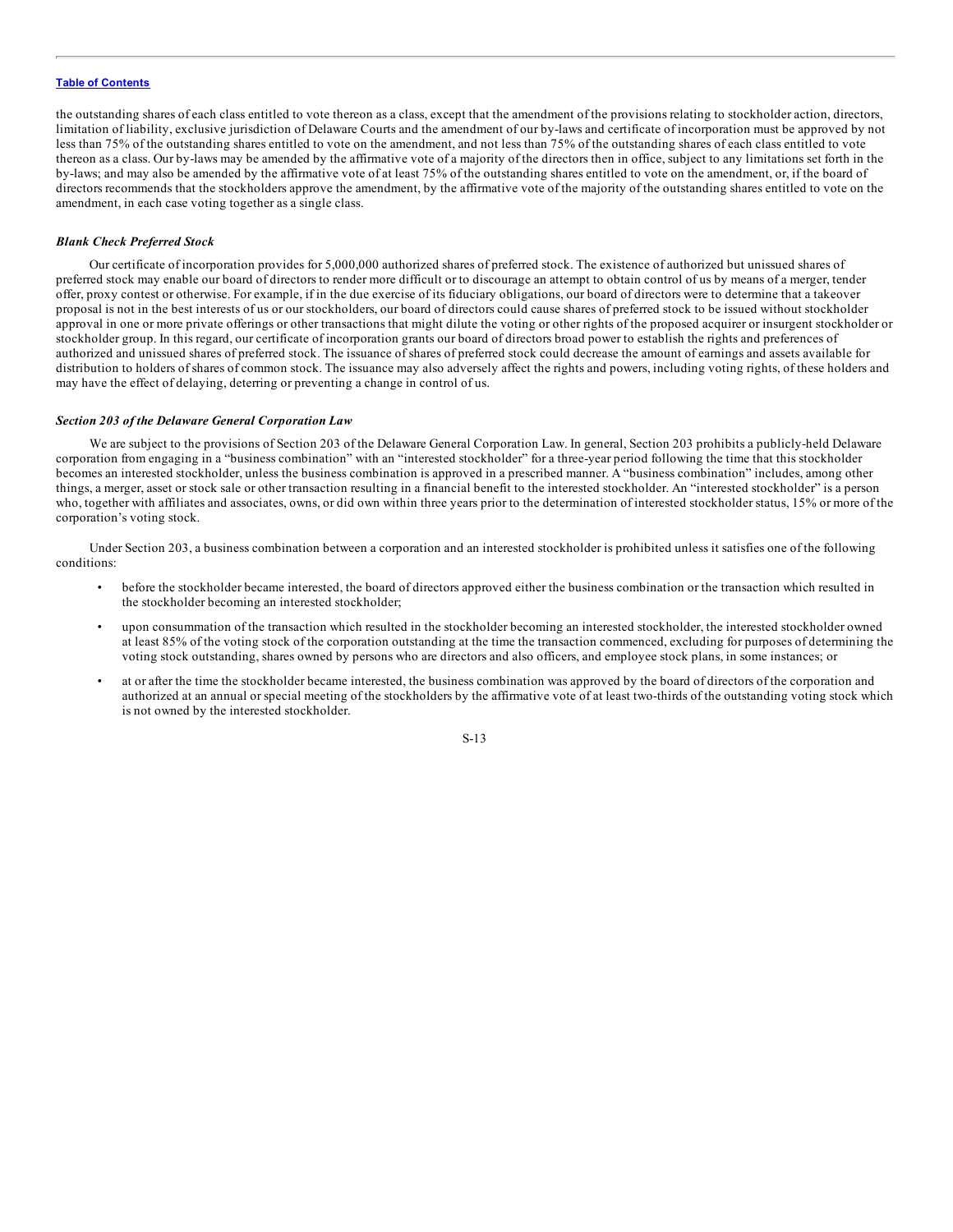<span id="page-16-0"></span>A Delaware corporation may "opt out" of these provisions with an express provision in its original certificate of incorporation or an express provision in its certificate of incorporation or by-laws resulting from a stockholders' amendment approved by at least a majority of the outstanding voting shares. We have not opted out of these provisions. As a result, mergers or other takeover or change in control attempts of us may be discouraged or prevented.

#### *Exclusive Jurisdiction of Certain Actions*

Our certificate of incorporation requires, to the fullest extent permitted by law, that derivative actions brought in our name, actions against our directors, officers and employees for breach of fiduciary duty and other similar actions may be brought only in the Court of Chancery in the State of Delaware, unless we otherwise consent. Although we believe this provision benefits us by providing increased consistency in the application of Delaware law in the types of lawsuits to which it applies, the provision may have the effect of discouraging lawsuits against our directors and officers.

#### **LEGAL MATTERS**

The validity of the issuance of the securities offered hereby will be passed upon for us by Goodwin Procter LLP, Boston, Massachusetts.

#### **EXPERTS**

The consolidated financial statements of bluebird bio, Inc. as of December 31, 2013 and 2012 and for each of the two years in the period ended December 31, 2013 appearing in the Company's Annual Report (Form 10-K) for the year ended December 31, 2013 have been audited by Ernst & Young LLP, independent registered public accounting firm, as set forth in their report thereon, included therein, and incorporated herein by reference. Such consolidated financial statements are incorporated herein by reference in reliance upon such report given on the authority of such firm as experts in accounting and auditing.

The consolidated financial statements of bluebird bio, Inc. for the year ended December 31, 2011 incorporated by reference in this prospectus by reference to the Annual Report on Form 10-K for the year ended December 31, 2013, have been audited by McGladrey LLP, an independent registered public accounting firm, as stated in their report incorporated by reference herein, and have been so incorporated in reliance upon such report and upon the authority of such firm as experts in accounting and auditing.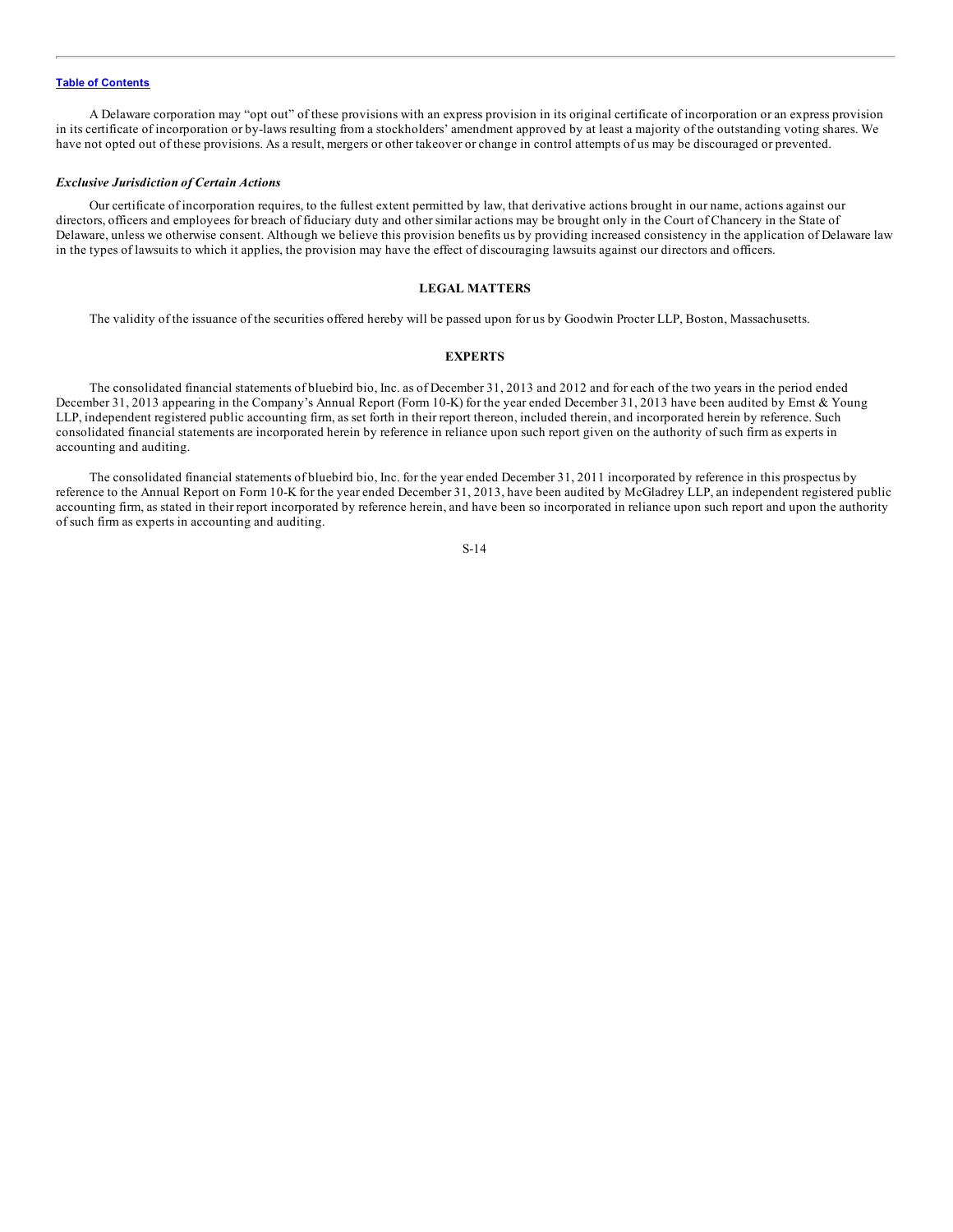### **WHERE YOU CAN FIND ADDITIONAL INFORMATION**

<span id="page-17-0"></span>We have filed with the SEC a registration statement on Form S-3 under the Securities Act of 1933, as amended, or the Securities Act, with respect to the common stock offered by this prospectus supplement. This prospectus supplement, filed as part of the registration statement, does not contain all the information set forth in the registration statement and its exhibits and schedules, portions of which have been omitted as permitted by the rules and regulations of the SEC. For further information about us, we refer you to the registration statement and to its exhibits and schedules.

We file annual, quarterly and current reports, proxy statements and other information with the SEC. You may read and copy any materials we file at the SEC's Public Reference Room at 100F Street, N.E., Washington, D.C. 20549. Please call the SEC at 1-800-SEC-0330 for further information about the Public Reference Room. The SEC also maintains a website at www.sec.gov that contains periodic and current reports, proxy and information statements, and other information regarding registrants that are filed electronically with the SEC.

These documents are also available, free of charge, through the Investors section of our website, which is located at www.bluebirdbio.com. Information contained on our website is not incorporated by reference into this prospectus supplement or the accompanying prospectus and you should not consider information on our website to be part of this prospectus supplement or the accompanying prospectus.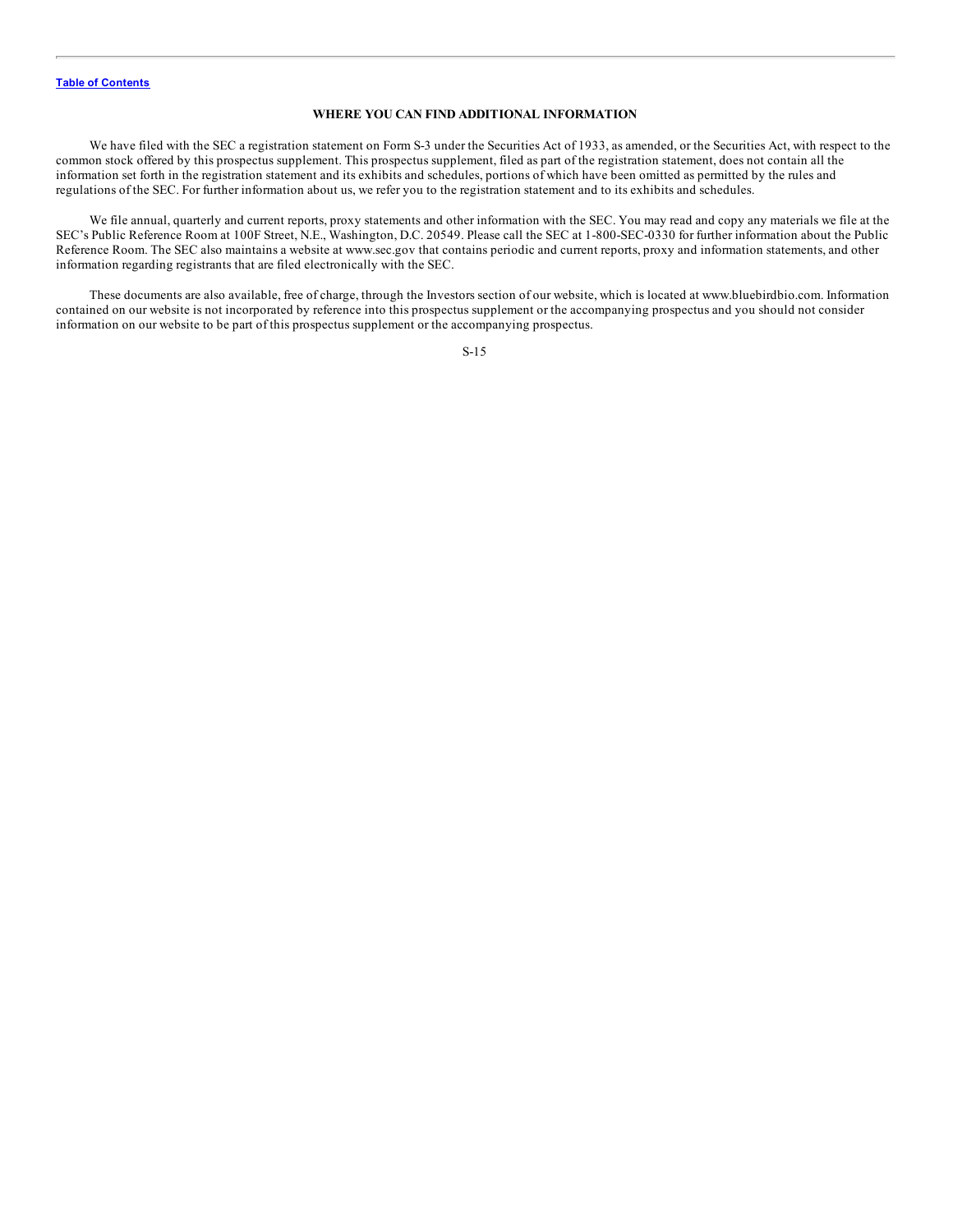**PROSPECTUS**

# **bluebird bio, Inc.**



# **Common Stock**

**Preferred Stock**

**Warrants**

**Units**

# **Debt Securities**

By this prospectus, we or any selling stockholder may offer and sell from time to time, in one or more offerings, common stock, preferred stock, warrants, debt securities or any combination thereof as described in this prospectus. The warrants may be convertible into or exercisable or exchangeable for common stock or preferred stock, the preferred stock may be convertible into or exchangeable for common stock and the debt securities may be convertible into or exchangeable for common stock or preferred stock. You should carefully read this prospectus, any prospectus supplement and any free writing prospectus, as well as any documents incorporated in any of the foregoing by reference, before you invest in our securities. This prospectus may not be used to sell our securities unless accompanied by a prospectus supplement. The prospectus supplement or any related free writing prospectus may also add to, update, supplement or clarify information contained in this prospectus.

Our common stock is traded on the NASDAQ Global Select Market under the symbol "BLUE."

We or any selling stockholder may offer and sell our securities to or through one or more agents, underwriters, dealers or other third parties or directly to one or more purchasers on a continuous or delayed basis. If agents, underwriters or dealers are used to sell our securities, we or any selling stockholder will name them and describe their compensation in a prospectus supplement. The price to the public of our securities and the net proceeds we expect to receive from the sale of such securities will also be set forth in a prospectus supplement. We will not receive any proceeds from the sale of securities by selling stockholders.

# **INVESTING IN OUR SECURITIES INVOLVES A HIGH DEGREE OF RISK. YOU SHOULD REVIEW CAREFULLY THE RISKS AND UNCERTAINTIES REFERENCED UNDER THE HEADING "RISK [FACTORS](#page-25-0)" ON PAGE 6 OF THIS PROSPECTUS AS WELL AS THOSE CONTAINED IN THE APPLICABLE PROSPECTUS SUPPLEMENT AND ANY RELATED FREE WRITING PROSPECTUS, AND IN THE OTHER DOCUMENTS THAT ARE INCORPORATED BY REFERENCE INTO THIS PROSPECTUS OR THE APPLICABLE PROSPECTUS SUPPLEMENT.**

Neither the Securities and Exchange Commission nor any state securities commission has approved or disapproved of these securities or determined if this prospectus is truthful or complete. Any representation to the contrary is a criminal offense.

**The date of this prospectus is July 2, 2014.**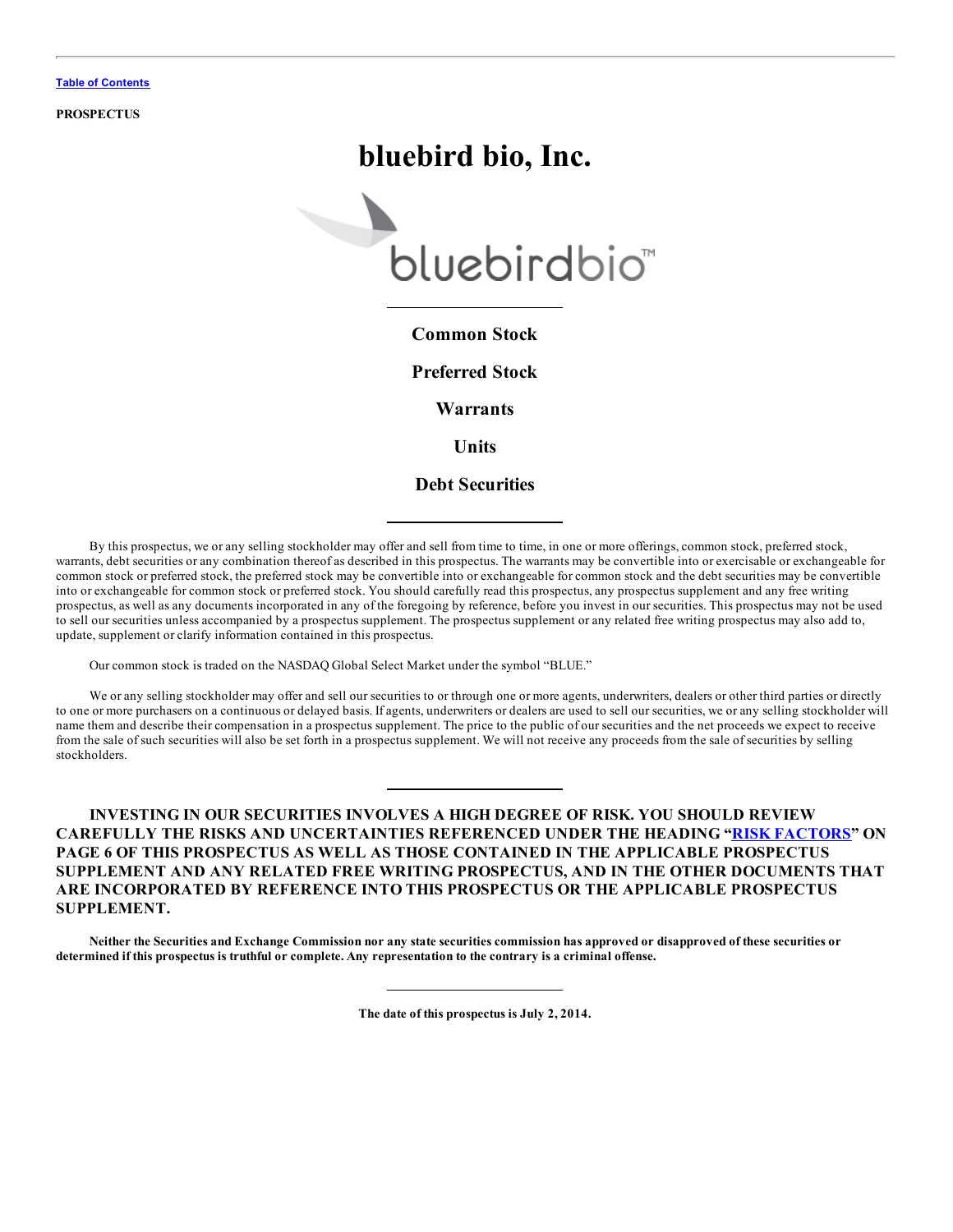## **TABLE OF CONTENTS**

|                                                           | Page |
|-----------------------------------------------------------|------|
| <b>ABOUT THIS PROSPECTUS</b>                              |      |
| WHERE YOU CAN FIND ADDITIONAL INFORMATION                 |      |
| <b>INCORPORATION OF CERTAIN INFORMATION BY REFERENCE</b>  |      |
| CAUTIONARY STATEMENT REGARDING FORWARD-LOOKING STATEMENTS |      |
| <b>RISK FACTORS</b>                                       | 6    |
| ABOUT THE COMPANY                                         |      |
| <b>DESCRIPTION OF SECURITIES</b>                          |      |
| RATIO OF EARNINGS TO FIXED CHARGES                        | 10   |
| <b>USE OF PROCEEDS</b>                                    |      |
| <b>SELLING STOCKHOLDERS</b>                               | 12   |
| <b>PLAN OF DISTRIBUTION</b>                               | 13   |
| LEGAL MATTERS                                             | 15   |
| <b>EXPERTS</b>                                            | 15   |
|                                                           |      |

We are responsible for the information contained and incorporated by reference in this prospectus, in any accompanying prospectus supplement, and in any related free writing prospectus we prepare or authorize. We have not authorized anyone to give you any other information, and we take no responsibility for any other information that others may give you. If you are in a jurisdiction where offers to sell, or solicitations of offers to purchase, the securities offered by this documentation are unlawful, or if you are a person to whom it is unlawful to direct these types of activities, then the offer presented in this document does not extend to you. The information contained in this document speaks only as of the date of this document, unless the information specifically indicates that another date applies. Our business, financial condition, results of operations and prospectus may have changed **since those dates.**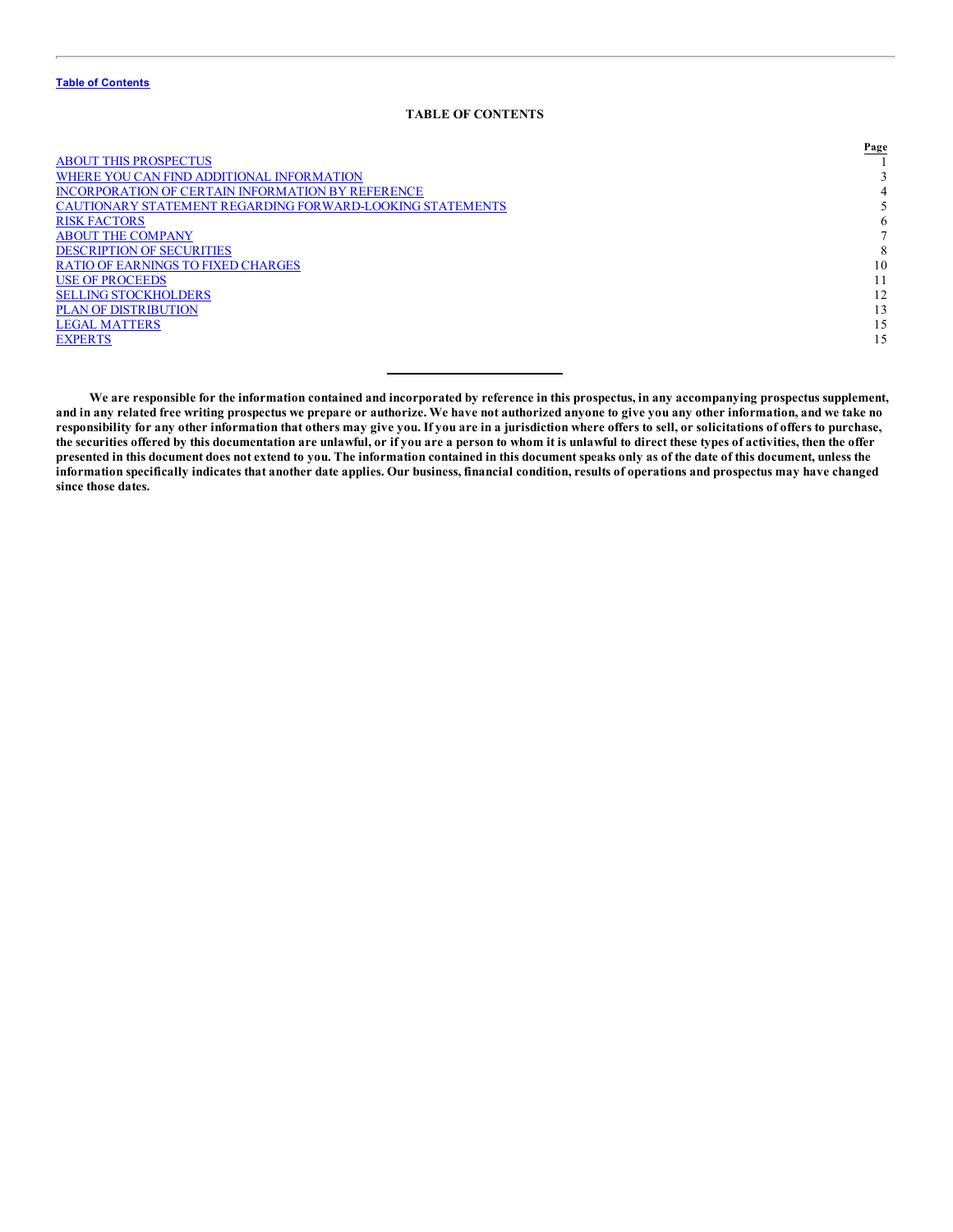#### **ABOUT THIS PROSPECTUS**

<span id="page-20-0"></span>This prospectus is part of an automatic shelf registration statement that we filed with the Securities and Exchange Commission, or the SEC, as a "wellknown seasoned issuer" as defined in Rule 405 under the Securities Act of 1933, as amended, or the Securities Act. Under this shelf registration, we and/or selling stockholders may offer shares of our common stock and preferred stock, various series of warrants to purchase common stock or preferred stock, debt securities or any combination thereof, from time to time in one or more offerings. This prospectus only provides you with a general description of the securities we and/or selling stockholders may offer. Each time we and/or selling stockholders offer a type or series of securities under this prospectus, we will provide a prospectus supplement that will contain more specific information about the specific terms of the offering. We may also authorize one or more free writing prospectuses to be provided to you that may contain material information relating to these offerings. This prospectus may not be used to sell our securities unless accompanied by a prospectus supplement. Each such prospectus supplement and any free writing prospectus that we may authorize to be provided to you may also add, update or change information contained in this prospectus or in documents incorporated by reference into this prospectus. We urge you to carefully read this prospectus, any applicable prospectus supplement and any related free writing prospectus, together with the information incorporated herein by reference as described under the headings "Where You Can Find Additional Information" and "Incorporation of Certain Information by Reference" before you invest in our securities.

Neither we nor any selling stockholder have authorized anyone to provide you with information in addition to or different from that contained in this prospectus, any applicable prospectus supplement and any related free writing prospectus. We take no responsibility for, and can provide no assurances as to the reliability of, any information not contained in this prospectus, any applicable prospectus supplement or any related free writing prospectus that we or a selling stockholder may authorize to be provided to you. This prospectus is an offer to sell only the securities offered hereby, but only under circumstances and in jurisdictions where it is lawful to do so. You should assume that the information in this prospectus, any applicable prospectus supplement or any related free writing prospectus is accurate only as of the date on the front of the document and that any information incorporated by reference is accurate only as of the date of the document incorporated by reference, regardless of the time of delivery of this prospectus, any applicable prospectus supplement or any related free writing prospectus, or any sale of a security.

This prospectus contains summaries of certain provisions contained in some of the documents described herein, but reference is made to the actual documents for complete information. All of the summaries are qualified in their entirety by the actual documents. Copies of some of the documents referred to herein have been filed, will be filed or will be incorporated by reference as exhibits to the registration statement of which this prospectus is a part, and you may obtain copies of those documents as described below under the heading "Where You Can Find Additional Information."

Unless otherwise mentioned or unless the context requires otherwise, throughout this prospectus, any applicable prospectus supplement and any related free writing prospectus, the words "bluebird bio," "we," "us," "our," the "company" or similar references refer to bluebird bio, Inc. and its subsidiaries; and the term "securities" refers collectively to our common stock, preferred stock, warrants to purchase common stock or preferred stock, debt securities, or any combination of the foregoing securities.

We use "Lenti-D" and the bluebird bio logo as trademarks in the United States and other countries. We use and have registered "LentiGlobin" and "bluebird bio" in the United States. This prospectus and the information incorporated herein by reference contains references to trademarks, service marks and trade names owned by us or other companies. Solely for convenience, trademarks, service marks and trade names referred to in this prospectus and the information incorporated herein, including logos, artwork, and other visual displays, may appear without the ® or ™ symbols, but such references are not intended to indicate, in any way, that we will not assert, to the fullest extent under applicable law, our rights or the rights of the applicable licensor to these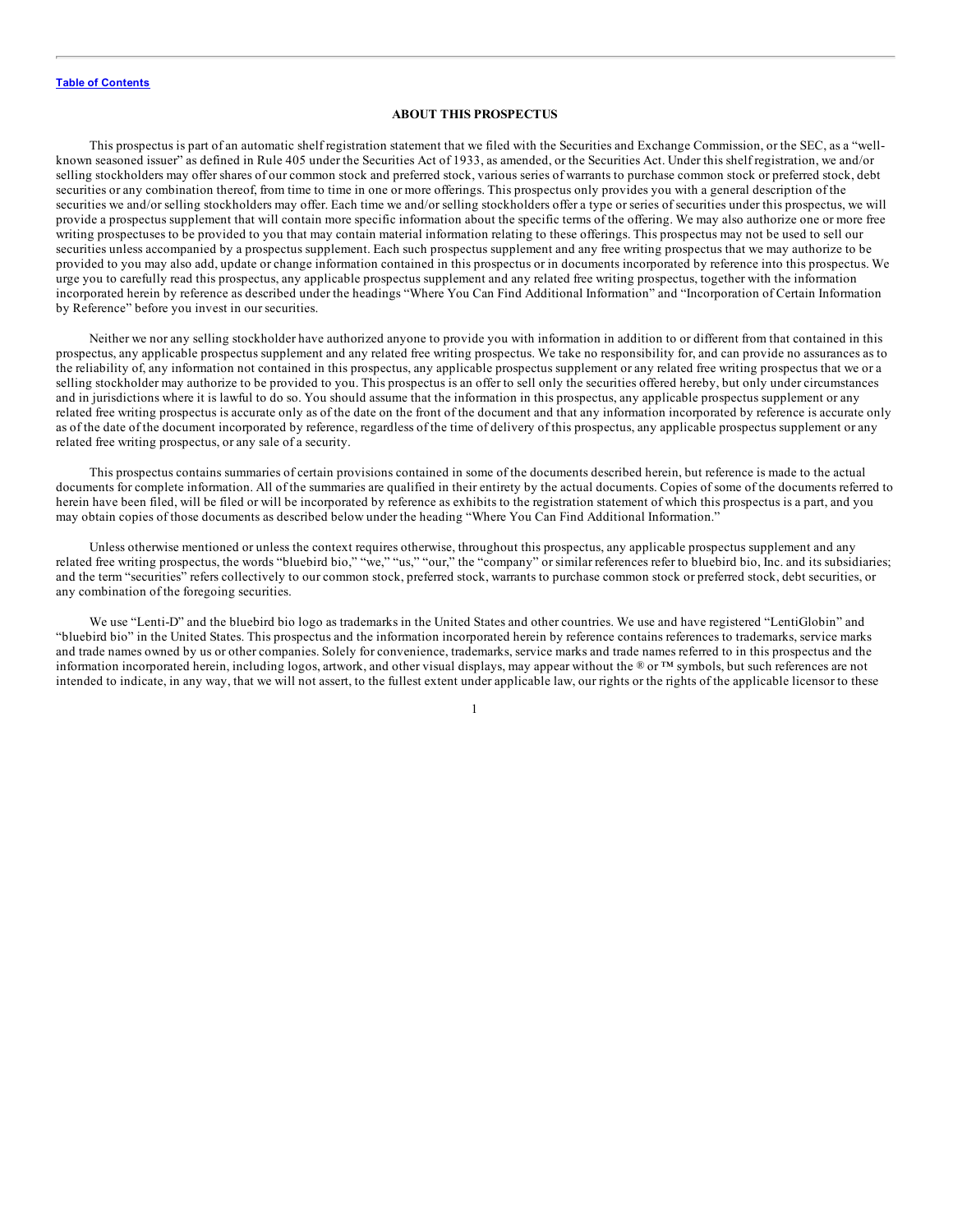trademarks, service marks and trade names. We do not intend our use or display of other companies' trade names, service marks or trademarks to imply a relationship with, or endorsement or sponsorship of us by, any other companies. All trademarks, service marks and trade names included or incorporated by reference into this prospectus, any applicable prospectus supplement or any related free writing prospectus are the property of their respective owners.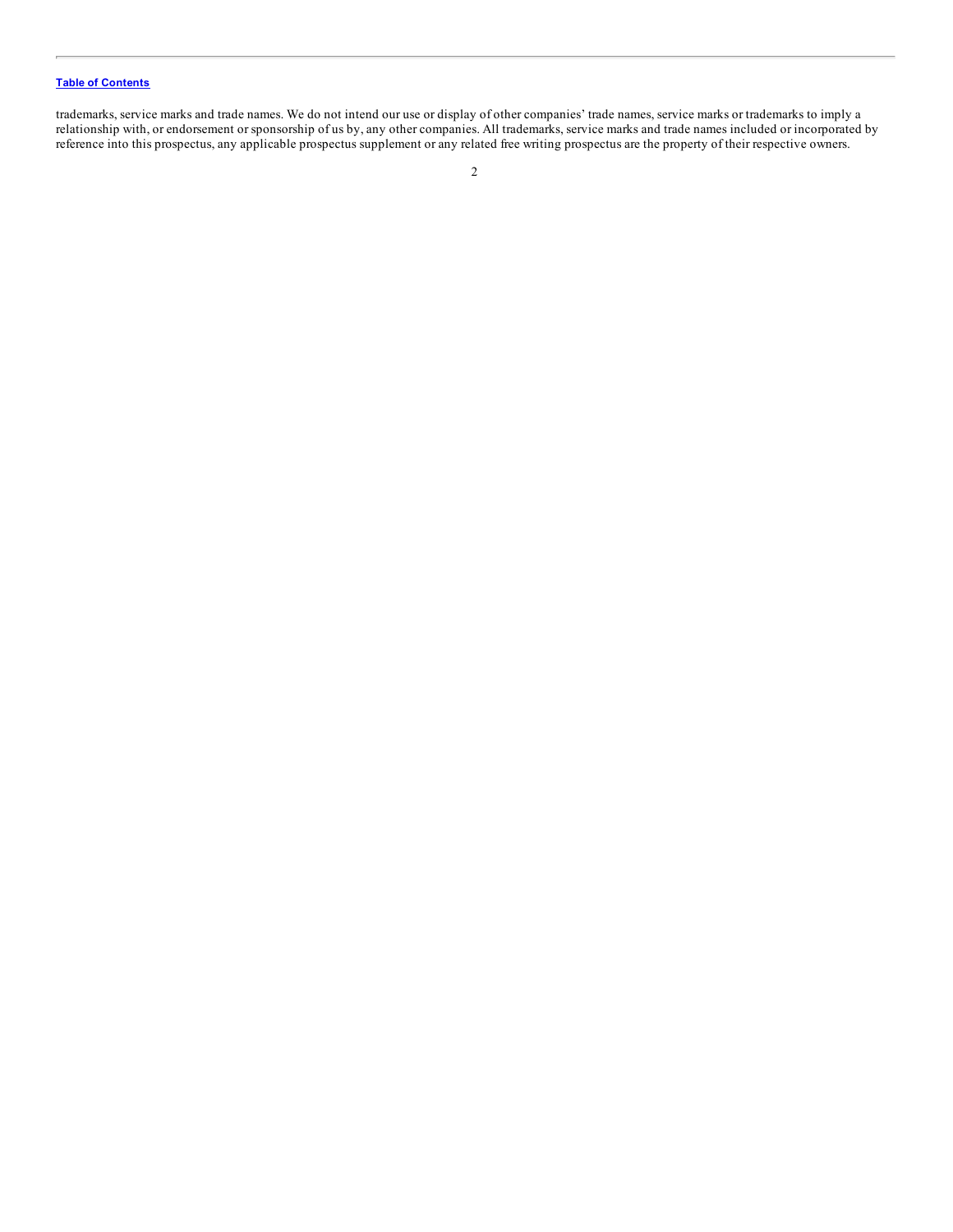#### **WHERE YOU CAN FIND ADDITIONAL INFORMATION**

<span id="page-22-0"></span>This prospectus is part of a registration statement that we have filed with the SEC. Certain information in the registration statement has been omitted from this prospectus in accordance with the rules of the SEC. We are subject to the information requirements of the Securities Exchange Act of 1934, as amended, or the Exchange Act, and, in accordance therewith, file annual, quarterly and special reports, proxy statements and other information with the SEC. You may read and copy any document we file at the SEC's Public Reference Room at 100 F Street, N.E., Washington, D.C. 20549. You may call the SEC at 1- 800-SEC-0330 for further information on the operation of the Public Reference Room. These documents also may be accessed through the SEC's Electronic Data Gathering, Analysis and Retrieval system, or EDGAR, via electronic means, including the SEC's home page on the Internet (*www.sec.gov*).

We have the authority to designate and issue more than one class or series of stock having various preferences, conversion and other rights, voting powers, restrictions, limitations as to dividends, qualifications, and terms and conditions of redemption. See "Description of Securities." We will furnish a full statement of the relative rights and preferences of each class or series of our stock which has been so designated and any restrictions on the ownership or transfer of our stock to any stockholder upon request and without charge. Written requests for such copies should be directed to bluebird bio, Inc., 150 Second Street, Third Floor, Cambridge, Massachusetts 02141, Attention: Secretary, or by telephone request to (339) 499-9300. Our website is located at *http://www.bluebirdbio.com*. Information contained on our website is not incorporated by reference into this prospectus and, therefore, is not part of this prospectus or any accompanying prospectus supplement.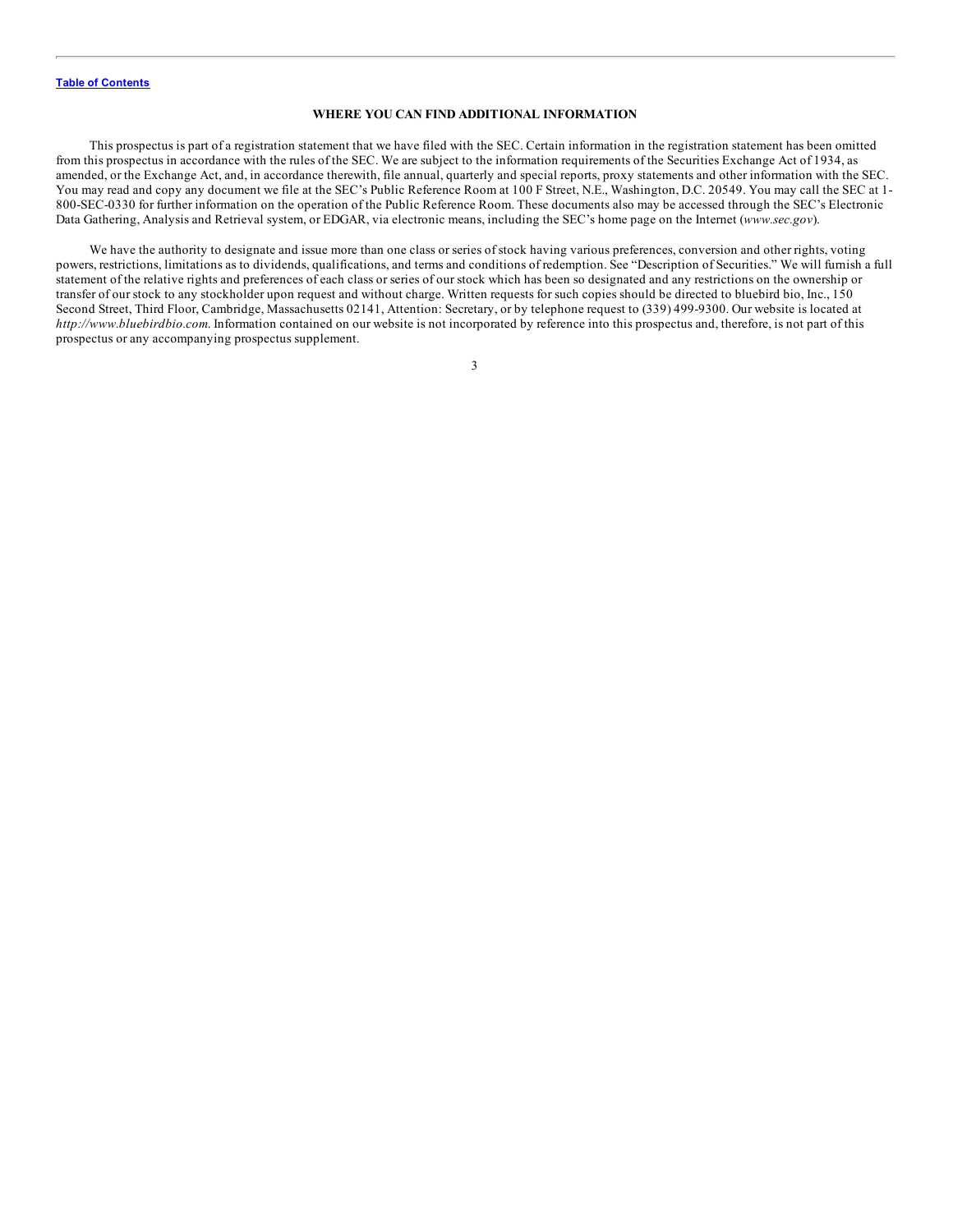#### **INCORPORATION OF CERTAIN INFORMATION BY REFERENCE**

<span id="page-23-0"></span>The SEC allows us to incorporate by reference the information and reports we file with it, which means that we can disclose important information to you by referring you to these documents. The information incorporated by reference is an important part of this prospectus, and information that we file after the date hereof with the SEC will automatically update and supersede the information already incorporated by reference. We are incorporating by reference the documents listed below, which we have already filed with the SEC, and any future filings we make with the SEC under Sections 13(a), 13(c), 14 or 15(d) of the Exchange Act, except as to any portion of any future report or document that is not deemed filed under such provisions, after the date of this prospectus and prior to the termination of this offering:

- Annual Report on Form 10-K for the year ended December 31, 2013, as filed with the SEC on March 5, 2014;
- The information specifically incorporated by reference into our Annual Report on Form 10-K for the year ended December 31, 2013 from our definitive proxy statement on Schedule 14A (other than information furnished rather than filed), which was filed with the SEC on April 24, 2014;
- Quarterly Report on Form 10-Q filed with the SEC for the quarter ended March 31, 2014, as filed with the SEC on May 13, 2014;
- Current Reports on Form 8-K filed with the SEC on January 13, 2014, February 7, 2014, May 22, 2014, June 11, 2014, June 16, 2014 and June 30, 2014 (in each case, except for information contained therein which is furnished rather than filed); and
- The description of our common stock contained in our registration statement on Form 8-A, which was filed with the SEC on June 14, 2013, including any amendment or report filed for the purpose of updating such description.

Upon request, we will provide, without charge, to each person, including any beneficial owner, to whom a copy of this prospectus is delivered a copy of the documents incorporated by reference into this prospectus. You may request a copy of these filings, and any exhibits we have specifically incorporated by reference as an exhibit in this prospectus, at no cost by writing or telephoning us at the following:

bluebird bio, Inc., 150 Second Street, Third Floor, Cambridge, Massachusetts 02141, Attention: Secretary, (339) 499-9300.

You may also access these documents, free of charge on the SEC's website at *www.sec.gov* or on our website at *www.bluebirdbio.com*. The information contained in, or that can be accessed through, our website is not part of this prospectus.

This prospectus is part of a registration statement we filed with the SEC. We have incorporated exhibits into this registration statement. You should read the exhibits carefully for provisions that may be important to you.

Neither we nor any selling stockholder have authorized anyone to provide you with information other than what is incorporated by reference or provided in this prospectus or any prospectus supplement. Neither we nor any selling stockholder are making an offer of these securities in any state where the offer is not permitted. You should not assume that the information in this prospectus or in the documents incorporated by reference is accurate as of any date other than the date on the front of this prospectus or those documents.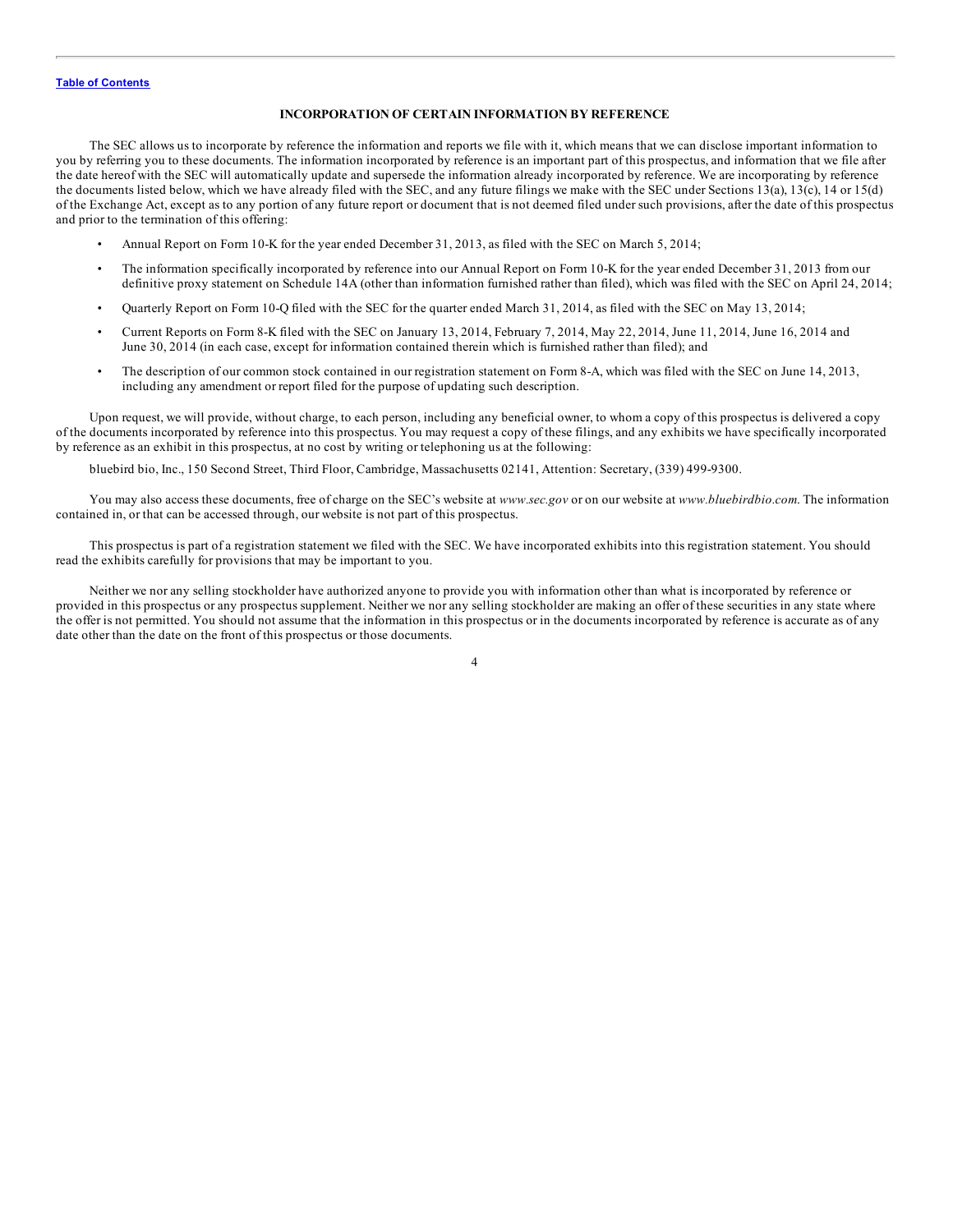#### **CAUTIONARY STATEMENT REGARDING FORWARD-LOOKING STATEMENTS**

<span id="page-24-0"></span>This prospectus, including the documents that we incorporate by reference, contains forward-looking statements within the meaning of Section 27A of the Securities Act and Section 21E of the Exchange Act. Any statements about our expectations, beliefs, plans, objectives, assumptions or future events or performance are not historical facts and may be forward-looking. These statements are often, but are not always, made through the use of words or phrases such as "may," "will," "could," "should," "expects," "intends," "plans," "anticipates," "believes," "estimates," "predicts," "projects," "potential," "continue," and similar expressions, or the negative of these terms, or similar expressions. Accordingly, these statements involve estimates, assumptions and uncertainties which could cause actual results to differ materially from those expressed in them. Any forward-looking statements are qualified in their entirety by reference to the factors discussed throughout this report, and in particular those factors referenced in the section "Risk Factors."

This prospectus, including the sections entitled "About this Prospectus" and "Risk Factors," contains forward-looking statements that are based on our management's belief and assumptions and on information currently available to our management. These statements relate to future events or our future financial performance, and involve known and unknown risks, uncertainties and other factors that may cause our actual results, levels of activity, performance or achievements to be materially different from any future results, levels of activity, performance or achievements expressed or implied by these forward-looking statements. Forward-looking statements include, but are not limited to, statements about:

- the initiation, timing, progress and results of our preclinical and clinical studies, and our research and development programs;
- our ability to advance product candidates into, and successfully complete, clinical studies;
- our ability to advance our viral vector manufacturing and transduction capabilities;
- the timing or likelihood of regulatory filings and approvals;
- the commercialization of our product candidates, if approved;
- the pricing and reimbursement of our product candidates, if approved;
- the implementation of our business model, strategic plans for our business, product candidates and technology;
- the scope of protection we are able to establish and maintain for intellectual property rights covering our product candidates and technology;
- estimates of our expenses, future revenues, capital requirements and our needs for additional financing;
- the potential benefits of strategic collaboration agreements and our ability to enter into strategic arrangements;
- our ability to maintain and establish collaborations or obtain additional grant funding;
- our financial performance;
- developments relating to our competitors and our industry; and
- other risks and uncertainties, including those listed under the caption "Risk Factors."

Given these uncertainties, you should not place undue reliance on these forward-looking statements. You should read this prospectus, any supplements to this prospectus and the documents that we incorporate by reference in this prospectus with the understanding that our actual future results may be materially different from what we expect. Except as required by law, we do not undertake any obligation to update or revise any forward-looking statements contained in this prospectus or any supplement to this prospectus, whether as a result of new information, future events or otherwise.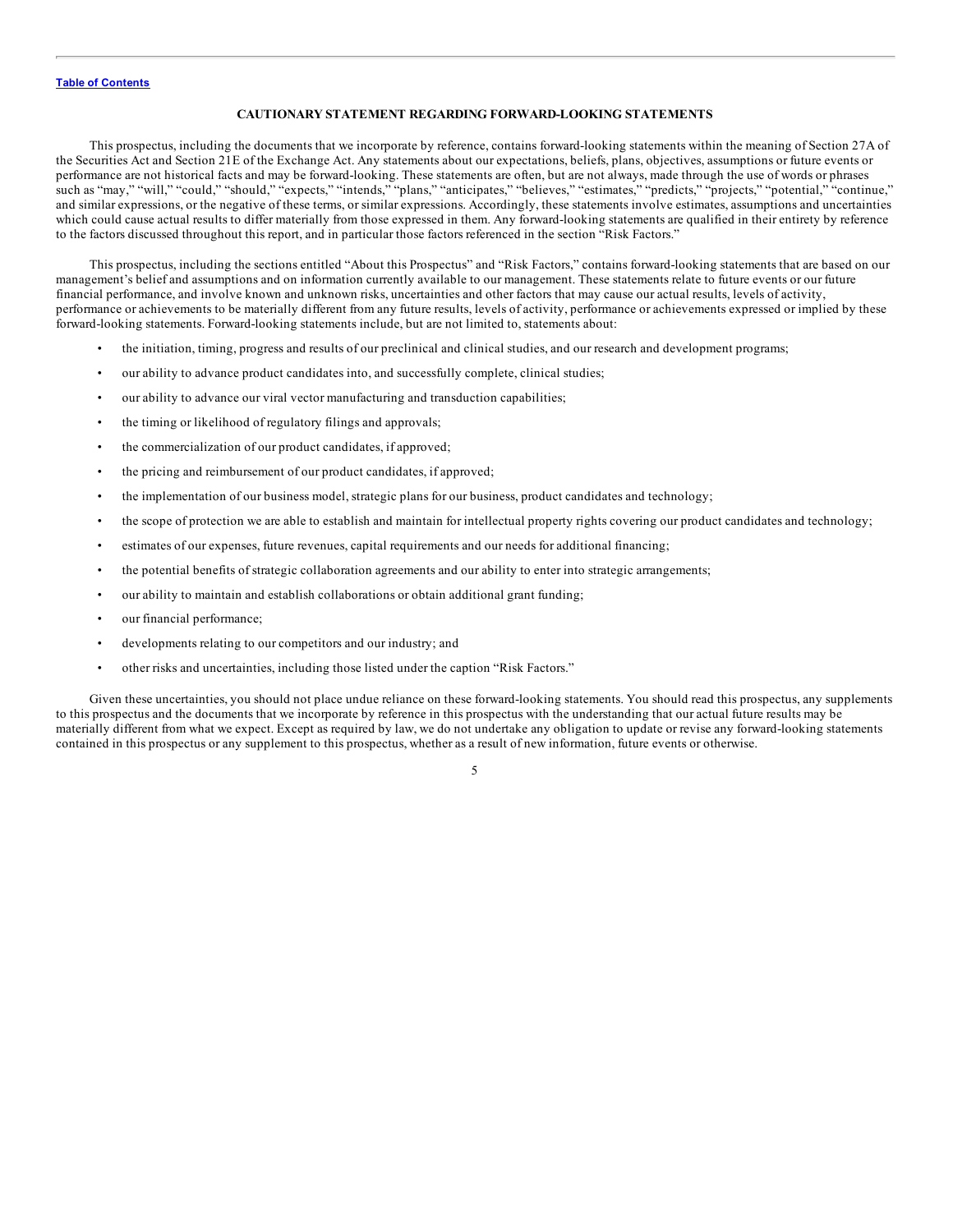#### **RISK FACTORS**

<span id="page-25-0"></span>Investing in our securities involves a high degree of risk. You should carefully consider the risks described in the documents incorporated by reference in this prospectus and any prospectus supplement, as well as other information we include or incorporate by reference into this prospectus and any applicable prospectus supplement, before making an investment decision. Our business, financial condition or results of operations could be materially adversely affected by the materialization of any of these risks. The trading price of our securities could decline due to the materialization of any of these risks, and you may lose all or part of your investment. This prospectus and the documents incorporated herein by reference also contain forward-looking statements that involve risks and uncertainties. Actual results could differ materially from those anticipated in these forward-looking statements as a result of certain factors, including the risks described in the documents incorporated herein by reference, including (i) our most recent annual report on Form 10-K which is on file with the SEC and is incorporated herein by reference, (ii) our most recent quarterly report on Form 10-Q, which is on file with the SEC and is incorporated by reference into this prospectus, and (iii) other documents we file with the SEC that are deemed incorporated by reference into this prospectus.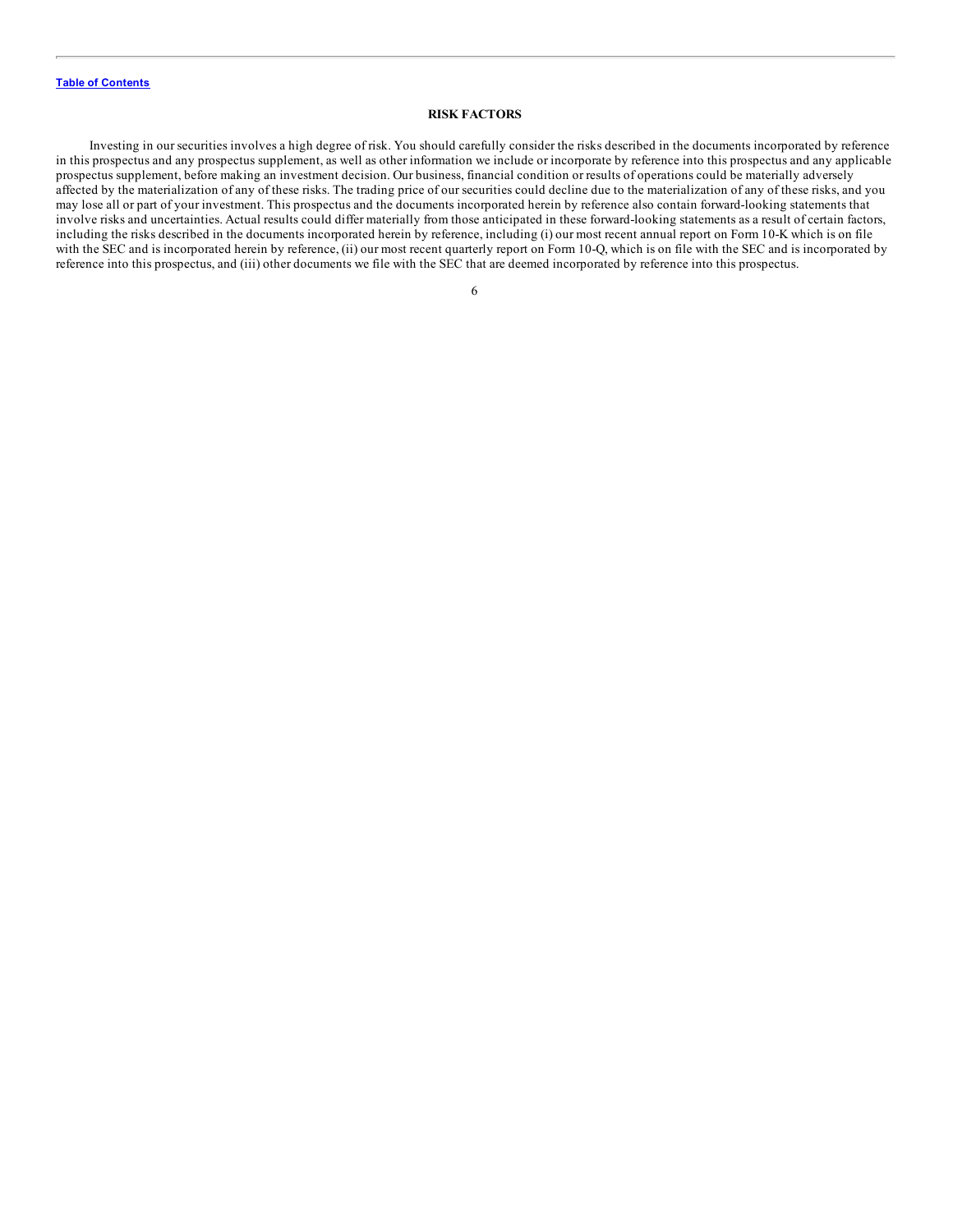#### **ABOUT THE COMPANY**

<span id="page-26-0"></span>We are a clinical-stage biotechnology company focused on transforming the lives of patients with severe genetic and orphan diseases using gene therapy.

We and our scientific collaborators have generated what we believe is human proof-of-concept data for our gene therapy platform in two underserved diseases, each of which has been granted orphan drug status by U.S. and European regulatory authorities. We are conducting a Phase II/III clinical study with our most advanced product candidate, Lenti-D, to evaluate its safety and efficacy in subjects with childhood cerebral adrenoleukodystrophy, or CCALD, a rare, hereditary neurological disorder affecting young boys that is often fatal. In October 2013, we announced that the first subject had been treated in this study. We are also planning to conduct an observational study of subjects with CCALD treated by allogeneic hematopoietic stem-cell transplant referred to as the ALD-103 study.

We also are conducting Phase I/II clinical studies in both the United States and Europe of our next most advanced product candidate, LentiGlobin, to evaluate its safety and efficacy in subjects with ß-thalassemia major and, in the European clinical study, sickle cell disease, or SCD, which are rare, hereditary blood disorders that often lead to severe anemia and shortened lifespans. In December 2013, we announced that the first subject with ß-thalassemia major had been treated in our European study. In March 2014, we announced that the first subject with ß-thalassemia major had been treated in our study in the United States. We presented initial results from the European clinical study of  $\beta$ -thalassemia major at the European Hematology Association Congress in Milan, Italy in June 2014.

We also have an active investigational new drug application in the United States for a Phase I/II clinical study to evaluate the safety and efficacy of LentiGlobin in subjects with severe SCD. We are planning to treat the first SCD patient with our LentiGlobin product candidate in 2014. Orphan drug status has been granted for LentiGlobin for the treatment of SCD by U.S. regulatory authorities.

In March 2013, we announced a global strategic collaboration with Celgene Corporation to discover, develop and commercialize novel, potentially disease-altering gene therapies in oncology. The collaboration focuses on applying gene therapy technology to genetically modify a patient's own T cells to target and destroy cancer cells. Such modified T cells, called chimeric antigen receptor, or CAR, T cells have been shown to have beneficial effects in human clinical trials for patients with B cell lymphomas. The multi-year research and development collaboration has the potential to lead to the development and commercialization of multiple CAR T cell products.

We were incorporated in Delaware in April 1992 under the name Genetix Pharmaceuticals, Inc., and subsequently changed our name to bluebird bio, Inc. in September 2010. Our mailing address and executive offices are located at 150 Second Street, Third Floor, Cambridge, Massachusetts and our telephone number at that address is (339) 499-9300. We maintain an Internet website at the following address: www.bluebirdbio.com. The information on, or that can be accessed through, our website does not constitute part of this prospectus, and you should not rely on any such information in making the decision whether to purchase our common stock. Our common stock trades on the NASDAQ Global Select Market under the symbol "BLUE."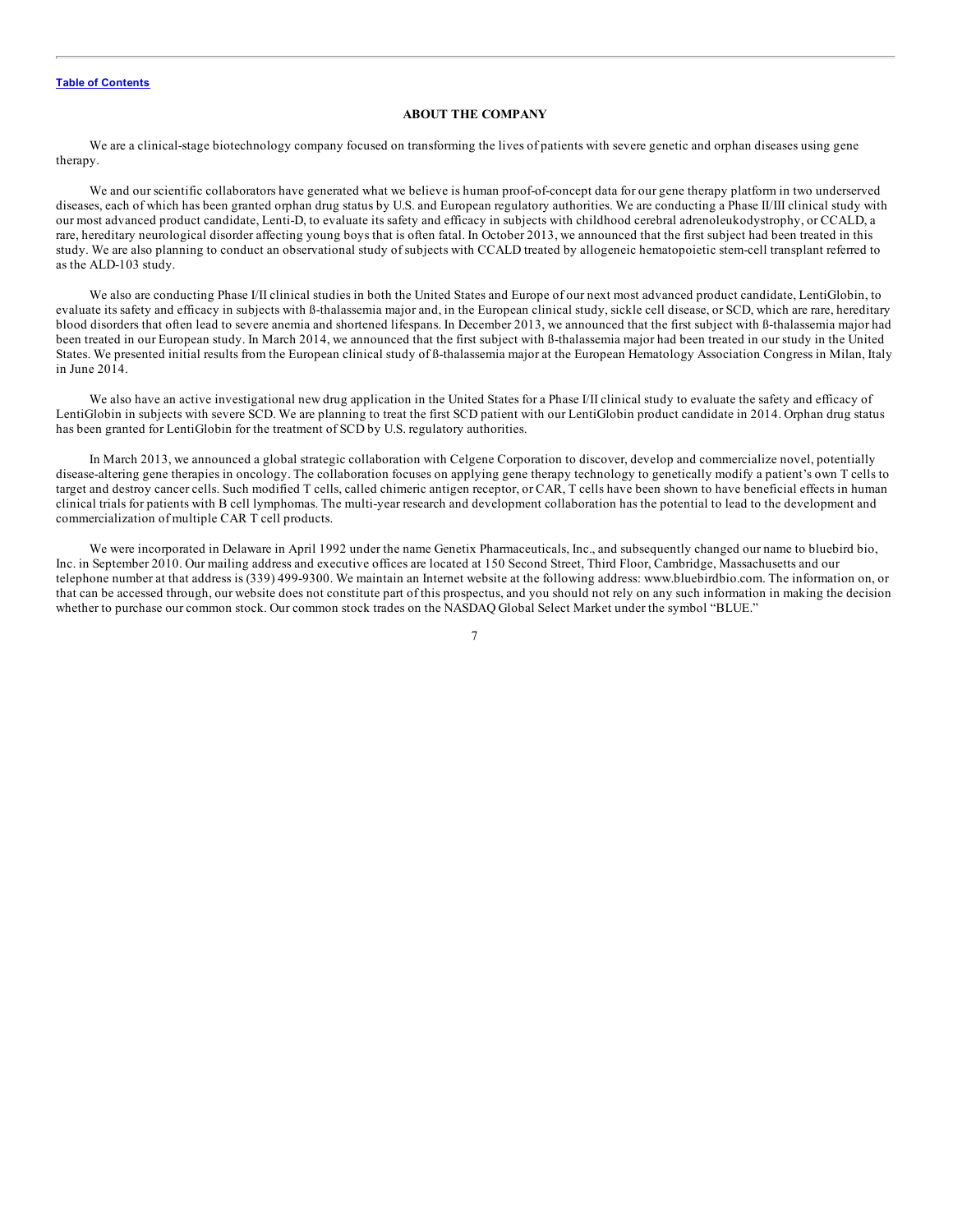#### **DESCRIPTION OF SECURITIES**

<span id="page-27-0"></span>We and/or any selling stockholder may offer shares of our common stock and preferred stock, various series of warrants to purchase common stock or preferred stock, debt securities, in one or more series, as either senior or subordinated debt or as senior or subordinated convertible debt, or any combination thereof from time to time in one or more offerings under this prospectus at prices and on terms to be determined at the time of any offering. This prospectus provides you with a general description of the securities we and/or any selling stockholder may offer. Each time we and/or any selling stockholder offer a type or series of securities under this prospectus, we will provide a prospectus supplement and/or free writing prospectus that will describe the specific amounts, prices and other important terms of the securities.

*Common Stock.* We and/or any selling stockholder may issue and/or sell, as applicable, shares of our common stock from time to time. Holders of shares of our common stock are entitled to one vote for each share held of record on all matters to be voted on by stockholders and do not have cumulative voting rights. Subject to the preferences that may be applicable to any then outstanding preferred stock, the holders of our outstanding shares of common stock are entitled to receive dividends, if any, as may be declared from time to time by our board of directors out of legally available funds. In the event of our liquidation, dissolution or winding up, holders of our common stock will be entitled to share ratably in the net assets legally available for distribution to stockholders after the payment of all of our debts and other liabilities, subject to the satisfaction of any liquidation preference granted to the holders of any outstanding shares of preferred stock.

*Preferred Stock.* We may issue shares of our preferred stock from time to time, in one or more series. Our board of directors will determine the rights, preferences and privileges of the shares of each wholly unissued series, and any qualifications, limitations or restrictions thereon, including dividend rights, conversion rights, preemptive rights, terms of redemption or repurchase, liquidation preferences, sinking fund terms and the number of shares constituting any series or the designation of any series. Convertible preferred stock will be convertible into our common stock or exchangeable for other securities. Conversion may be mandatory or at the holder's option and would be at prescribed conversion rates.

If we sell any series of preferred stock under this prospectus, we will fix the rights, preferences and privileges of the preferred stock of such series, as well as any qualifications, limitations or restrictions thereon, in the certificate of designation relating to that series. We will file as an exhibit to the registration statement of which this prospectus is a part, or will incorporate by reference from reports that we file with the SEC, the form of any certificate of designation that describes the terms of the series of preferred stock we are offering before the issuance of that series of preferred stock. We urge you to read the applicable prospectus supplement and any free writing prospectus that we may authorize to be provided to you related to the series of preferred stock being offered, as well as the complete certificate of designation that contains the terms of the applicable series of preferred stock.

*Warrants.* We may issue warrants for the purchase of common stock and/or preferred stock in one or more series. We may issue warrants independently or together with common stock and/or preferred stock, and the warrants may be attached to or separate from these securities. We urge you to read the applicable prospectus supplement and any free writing prospectus that we may authorize to be provided to you related to the particular series of warrants being offered, as well as the complete warrant agreements and warrant certificates that contain the terms of the warrants. Forms of the warrant agreements and forms of warrant certificates containing the terms of the warrants being offered will be filed as exhibits to the registration statement of which this prospectus is a part or will be incorporated by reference from reports that we file with the SEC.

We will evidence each series of warrants by warrant certificates that we will issue. Warrants may be issued under an applicable warrant agreement that we enter into with a warrant agent. We will indicate the name and address of the warrant agent, if applicable, in the prospectus supplement relating to the particular series of warrants being offered.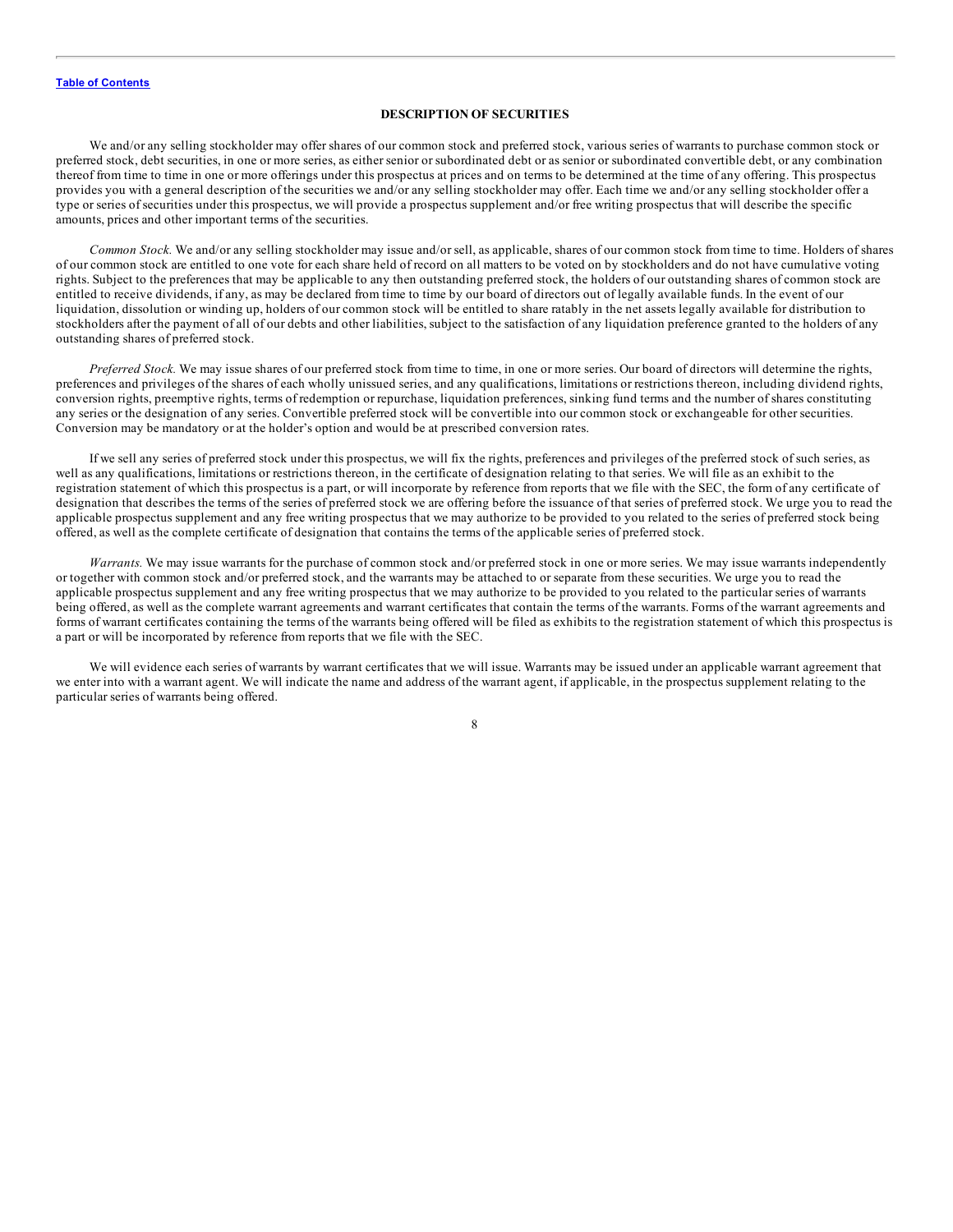*Units*. We may issue, in one or more series, units consisting of common stock, preferred stock, and/or warrants for the purchase of common stock and/or preferred stock in any combination. We urge you to read the applicable prospectus supplement and any free writing prospectus that we may authorize to be provided to you related to the series of units being offered, as well as the complete unit agreement that contains the terms of the units. We will file as exhibits to the registration statement of which this prospectus is a part, or will incorporate by reference from reports that we file with the SEC, the form of unit agreement and any supplemental agreements that describe the terms of the series of units we are offering before the issuance of the related series of units.

We will evidence each series of units by unit certificates that we will issue. Units may be issued under a unit agreement that we enter into with a unit agent. We will indicate the name and address of the unit agent, if applicable, in the prospectus supplement relating to the particular series of units being offered.

*Debt Securities.* We may issue debt securities, in one or more series, as either senior or subordinated debt or as senior or subordinated convertible debt. In this prospectus, we have summarized certain general features of the debt securities. We urge you, however, to read the applicable prospectus supplement and any free writing prospectus that we may authorize to be provided to you related to the particular series of debt securities being offered, as well as the complete indenture that contains the terms of the debt securities. We will file as exhibits to the registration statement of which this prospectus is a part, the form of indenture and any supplemental agreements that describe the terms of the series of debt securities we are offering before the issuance of the related series of debt securities.

We may evidence each series of debt securities we will issue by an indenture that we enter into with a trustee. We will indicate the name and address of the trustee, if applicable, in the prospectus supplement relating to the particular series of debt securities being offered.

 $\mathbf Q$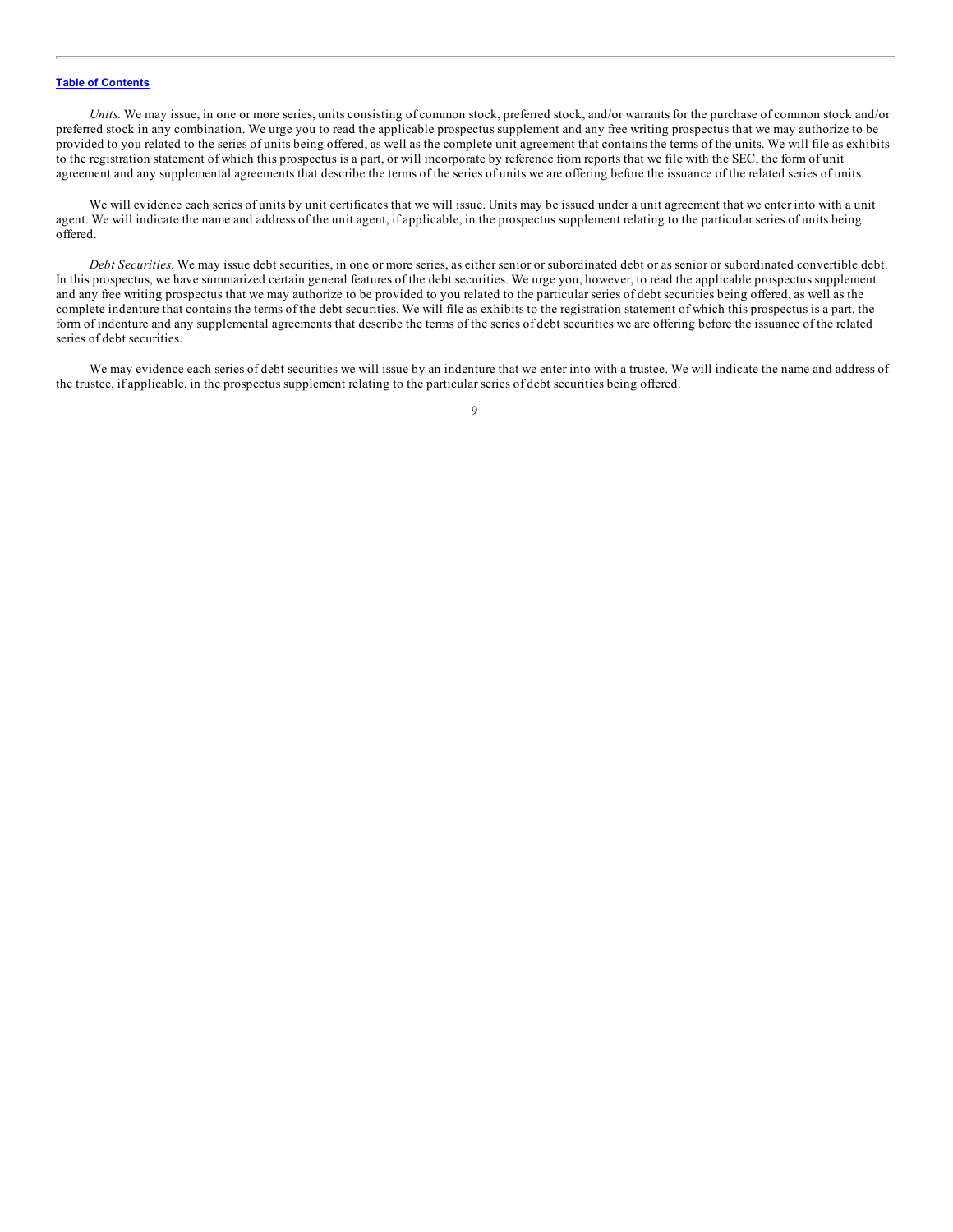## **RATIO OF EARNINGS TO FIXED CHARGES**

<span id="page-29-0"></span>Our ratio of earnings to fixed charges for recently completed fiscal years and any required interim periods will be specified in a prospectus supplement or in a document that we file with the SEC and incorporate by reference in the future.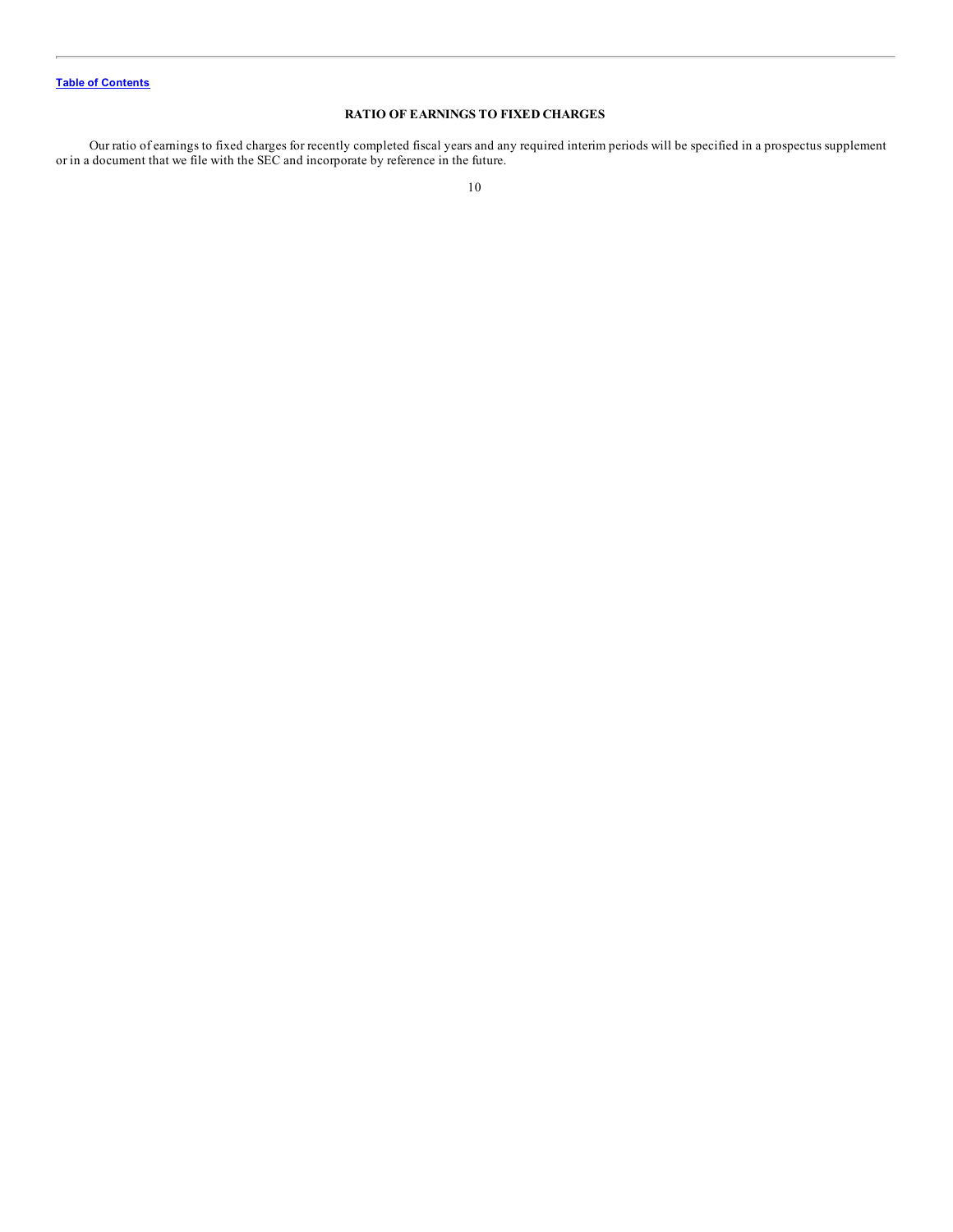## **USE OF PROCEEDS**

<span id="page-30-0"></span>Except as described in any prospectus supplement or in any related free writing prospectus that we may authorize to be provided to you, the net proceeds received by us from our sale of the securities described in this prospectus will be added to our general funds and will be used for our general corporate purposes. From time to time, we may engage in additional public or private financings of a character and amount which we may deem appropriate. Unless otherwise set forth in a prospectus supplement, we will not receive any proceeds from the sale of securities by any selling stockholder.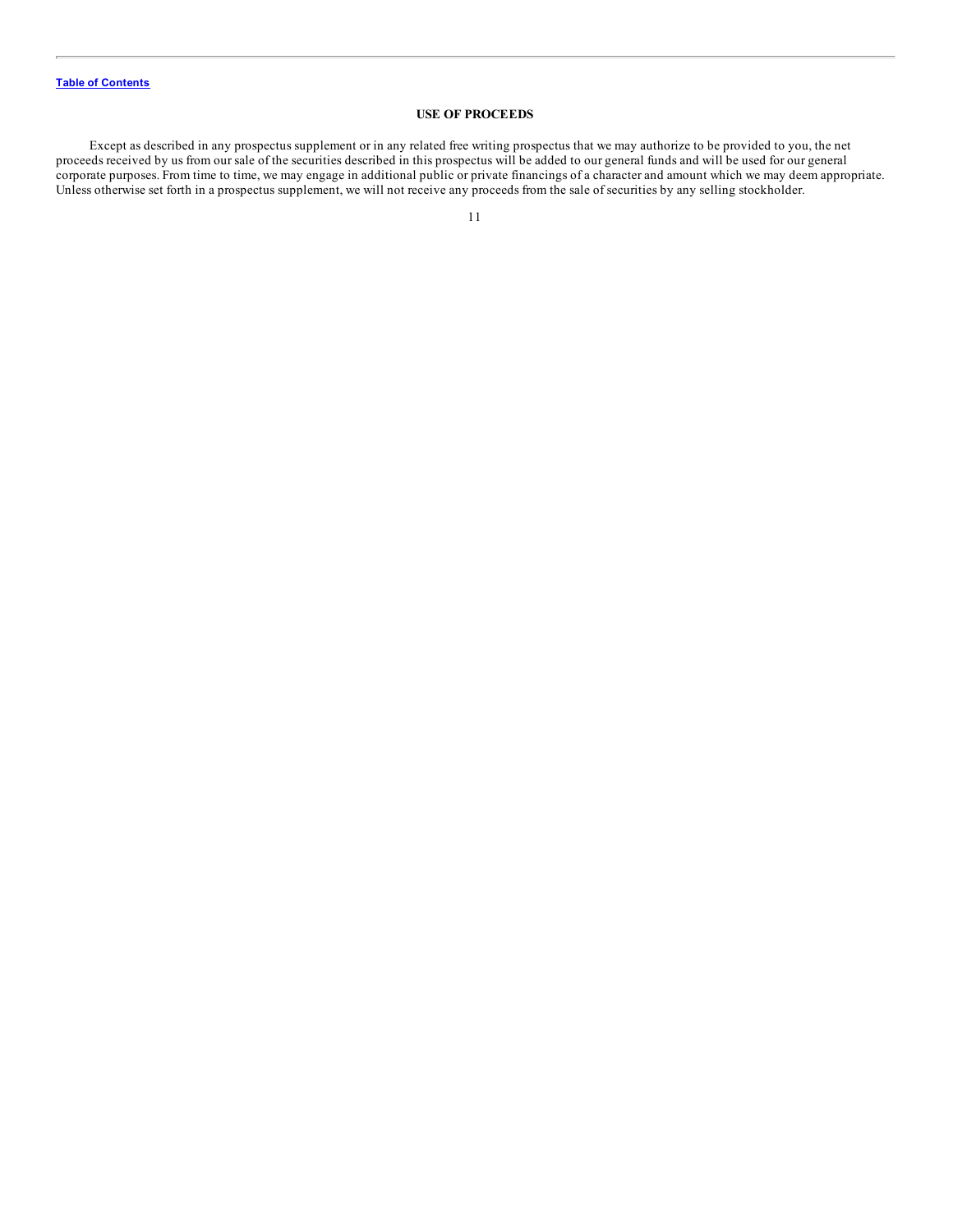## **SELLING STOCKHOLDERS**

<span id="page-31-0"></span>Selling stockholders are persons or entities that, directly or indirectly, have acquired or will from time to time acquire from us, our securities. Such selling stockholders may be parties to registration rights agreements with us, or we otherwise may have agreed or will agree to register their securities for resale. The initial purchasers of our securities, as well as their transferees, pledges, donees or successors, all of whom we refer to as "selling stockholders," may from time to time offer and sell our securities pursuant to this prospectus and any applicable prospectus supplement.

The applicable prospectus supplement will set forth the name of each of the selling stockholders and the number of securities beneficially owned by such selling stockholder that are covered by such prospectus supplement. The applicable prospectus supplement will also disclose whether any of the selling stockholders has held any position or office with, has been employed by or otherwise has had a material relationship with us during the three years prior to the date of the applicable prospectus supplement.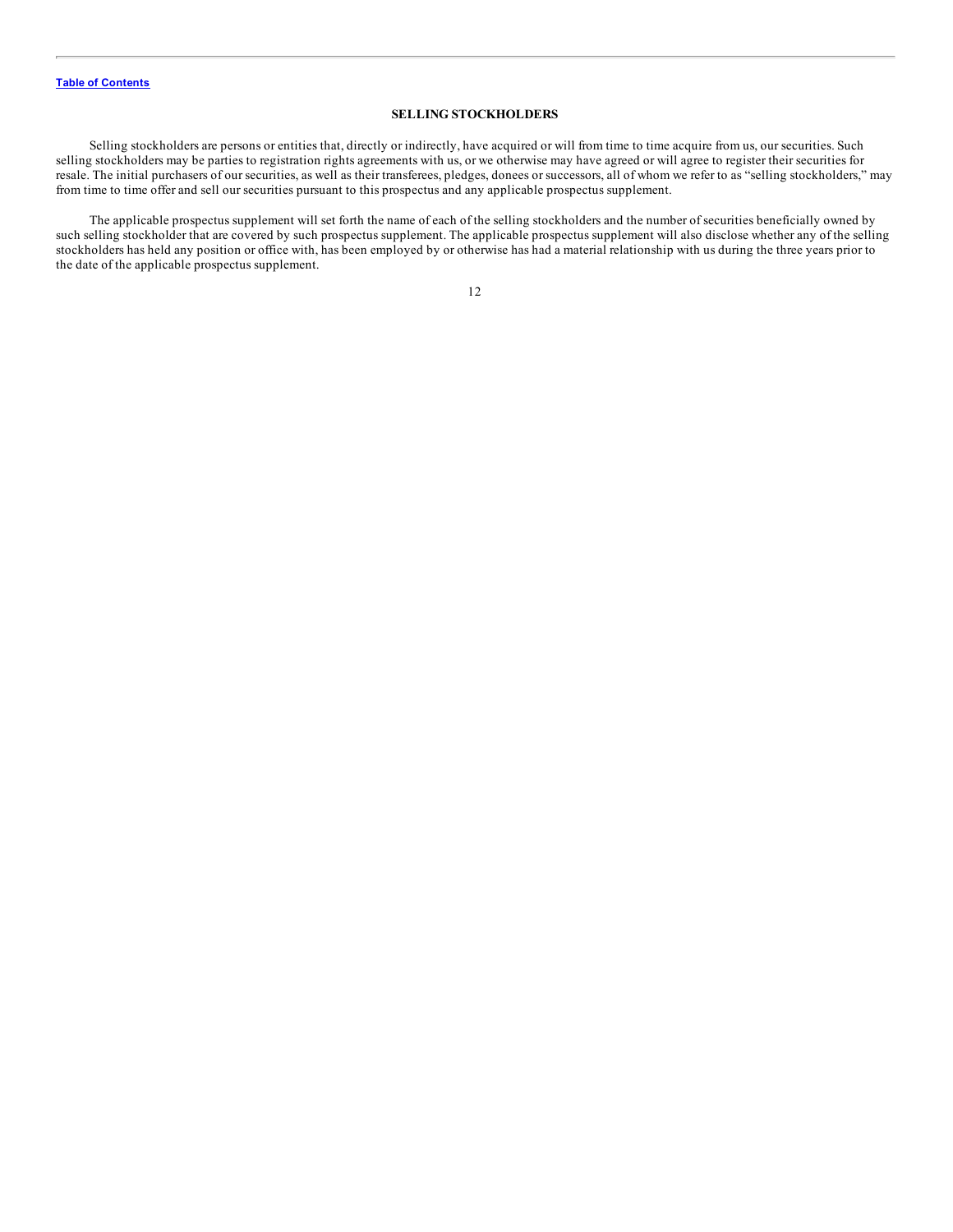#### **PLAN OF DISTRIBUTION**

<span id="page-32-0"></span>We and/or any selling stockholder may sell our securities from time to time in one or more transactions. We and/or any selling stockholder may sell our securities to or through agents, underwriters, dealers, remarketing firms or other third parties or directly to one or more purchasers or through a combination of any of these methods. In some cases, we and/or any selling stockholder or dealers acting with us and/or any selling stockholder or on behalf of us and/or any selling stockholder may also purchase our securities and reoffer them to the public. We and/or any selling stockholder may also offer and sell, or agree to deliver, our securities pursuant to, or in connection with, any option agreement or other contractual arrangement.

Agents whom we designate may solicit offers to purchase our securities.

- We and/or any selling stockholder will name any agent involved in offering or selling our securities, and disclose any commissions that we will pay to the agent, in the applicable prospectus supplement.
- Unless we and/or any selling stockholder indicate otherwise in the applicable prospectus supplement, agents will act on a best efforts basis for the period of their appointment.
- Agents may be deemed to be underwriters under the Securities Act, of any of our securities that they offer or sell.

We and/or any selling stockholder may use an underwriter or underwriters in the offer or sale of our securities.

- If we and/or any selling stockholder use an underwriter or underwriters, we will execute an underwriting agreement with the underwriter or underwriters at the time that we reach an agreement for the sale of our securities.
- We and/or any selling stockholder will include the names of the specific managing underwriter or underwriters, as well as the names of any other underwriters, and the terms of the transactions, including the compensation the underwriters and dealers will receive, in the applicable prospectus supplement.
- The underwriters will use the applicable prospectus supplement, together with the prospectus, to sell our securities.

We may use a dealer to sell our securities.

- If we and/or any selling stockholder use a dealer, we will sell our securities to the dealer, as principal.
- The dealer will then sell our securities to the public at varying prices that the dealer will determine at the time it sells our securities.
- We and/or any selling stockholder will include the name of the dealer and the terms of the transactions with the dealer in the applicable prospectus supplement.

We and/or any selling stockholder may solicit directly offers to purchase our securities, and we may directly sell our securities to institutional or other investors. We and/or any selling stockholder will describe the terms of direct sales in the applicable prospectus supplement.

We and/or any selling stockholder may engage in at the market offerings into an existing trading market in accordance with Rule 415(a)(4) of the Securities Act.

We and/or any selling stockholder will indemnify agents, underwriters and dealers against certain liabilities, including liabilities under the Securities Act. Agents, underwriters and dealers, or their affiliates, may be customers of, engage in transactions with or perform services for us or our respective affiliates, in the ordinary course of business.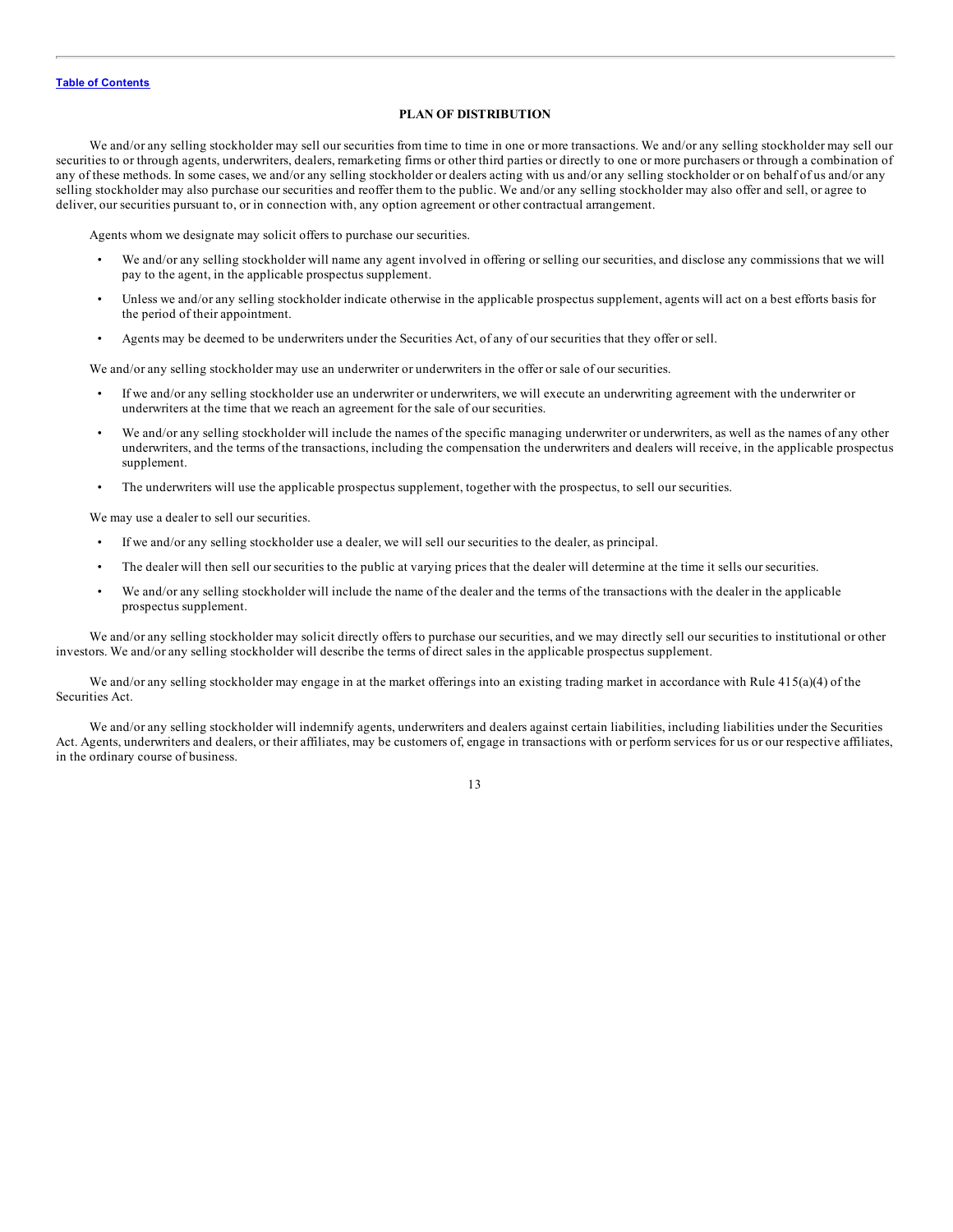We and/or any selling stockholder may authorize agents and underwriters to solicit offers by certain institutions to purchase our securities at the public offering price under delayed delivery contracts.

- If we and/or any selling stockholder use delayed delivery contracts, we will disclose that we are using them in the prospectus supplement and will tell you when we will demand payment and when delivery of our securities will be made under the delayed delivery contracts.
- These delayed delivery contracts will be subject only to the conditions that we describe in the prospectus supplement.
- We and/or any selling stockholder will describe in the applicable prospectus supplement the commission that underwriters and agents soliciting purchases of our securities under delayed delivery contracts will be entitled to receive.

Unless otherwise specified in connection with a particular underwritten offering of our securities, the underwriters will not be obligated to purchase offered securities unless specified conditions are satisfied, and if the underwriters do purchase any offered securities, they will purchase all offered securities.

In connection with underwritten offerings of the offered securities and in accordance with applicable law and industry practice, the underwriters in certain circumstances are permitted to engage in certain transactions that stabilize the price of our securities. Such transactions consist of bids or purchases for the purpose of pegging, fixing or maintaining the price of our securities. If the underwriters create a short position in our securities in connection with the offering (*i.e.,* if they sell more securities than are set forth on the cover page of the applicable prospectus supplement), the underwriters may reduce that short position by purchasing our securities in the open market or as otherwise provided in the applicable prospectus supplement. The underwriters may also impose a penalty bid, whereby selling concessions allowed to dealers participating in the offering may be reclaimed if the securities sold by them are repurchased in connection with stabilization transactions. In general, purchases of a security for the purpose of stabilization or to reduce a short position could cause the price of the security to be higher than it might be in the absence of such purchases. The imposition of a penalty bid might also have an effect on the price of our securities to the extent that it were to discourage resales of our securities. The underwriters are not required to engage in these activities and may end any of these activities at any time.

We and/or any selling stockholder may effect sales of securities in connection with forward sale, option or other types of agreements with third parties. Any distribution of securities pursuant to any forward sale agreement may be effected from time to time in one or more transactions that may take place through a stock exchange, including block trades or ordinary broker's transactions, or through broker-dealers acting either as principal or agent, or through privately-negotiated transactions, or through an underwritten public offering, or through a combination of any such methods of ale, at market prices prevailing at the time of sale, prices relating to such prevailing market prices or at negotiated or fixed prices.

The specific terms of the lock-up provisions, if any, in respect of any given offering will be described in the applicable prospectus supplement.

In compliance with the guidelines of the Financial Industry Regulatory Authority, or FINRA, the maximum consideration or discount to be received by any FINRA member or independent broker dealer may not exceed 8.0% of the aggregate amount of the securities offered by this prospectus.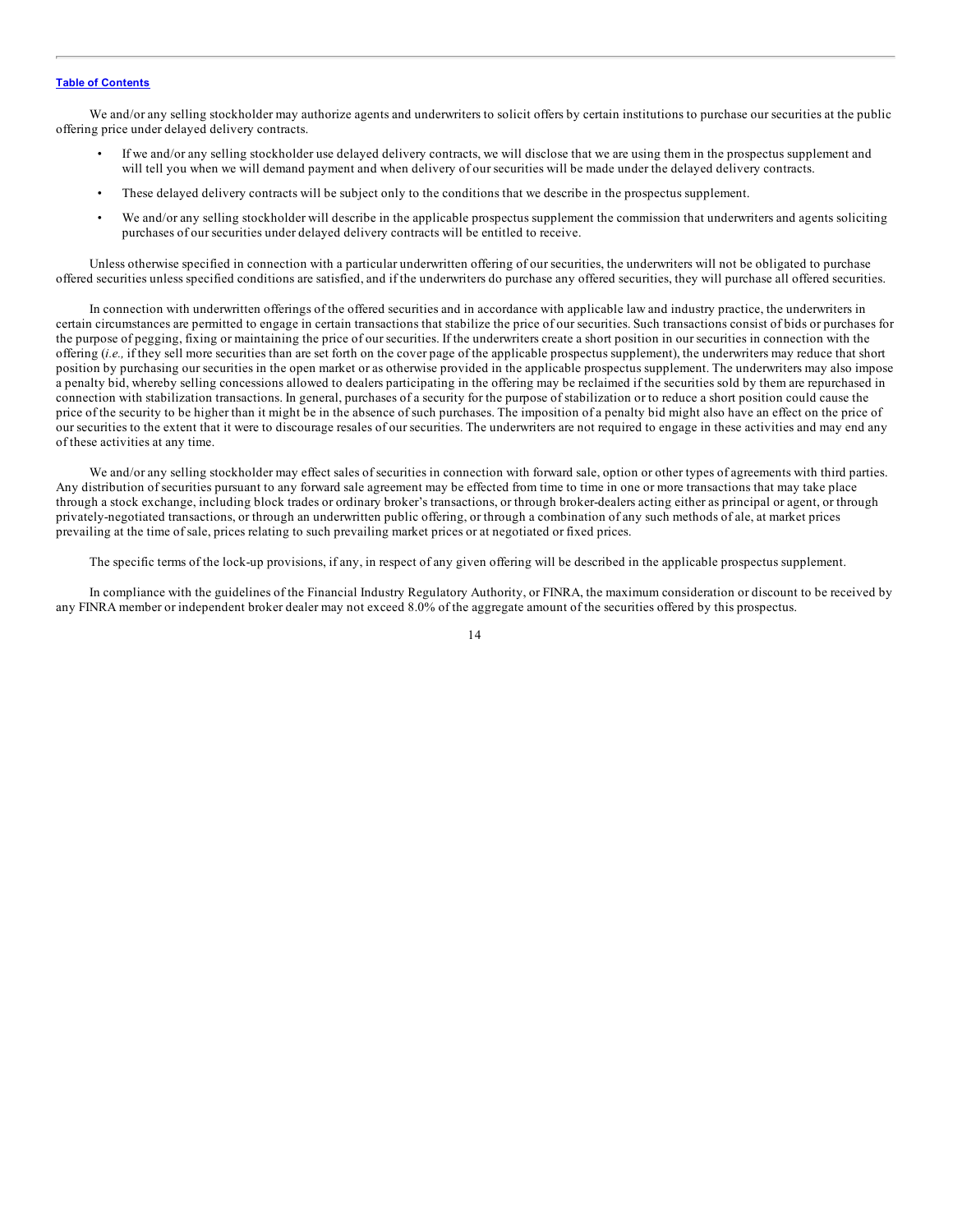#### **LEGAL MATTERS**

<span id="page-34-0"></span>The validity of the securities being offered by this prospectus will be passed upon by Goodwin Procter LLP, Boston, Massachusetts.

#### **EXPERTS**

The consolidated financial statements of bluebird bio, Inc. as of December 31, 2013 and 2012 and for each of the two years in the period ended December 31, 2013 appearing in the Company's Annual Report (Form 10-K) for the year ended December 31, 2013 have been audited by Ernst & Young LLP, independent registered public accounting firm, as set forth in their report thereon, included therein, and incorporated herein by reference. Such consolidated financial statements are incorporated herein by reference in reliance upon such report given on the authority of such firm as experts in accounting and auditing.

The consolidated financial statements of bluebird bio, Inc. for the year ended December 31, 2011 incorporated by reference in this prospectus by reference to the Annual Report on Form 10-K for the year ended December 31, 2013, have been audited by McGladrey LLP, an independent registered public accounting firm, as stated in their report incorporated by reference herein, and have been so incorporated in reliance upon such report and upon the authority of such firm as experts in accounting and auditing.